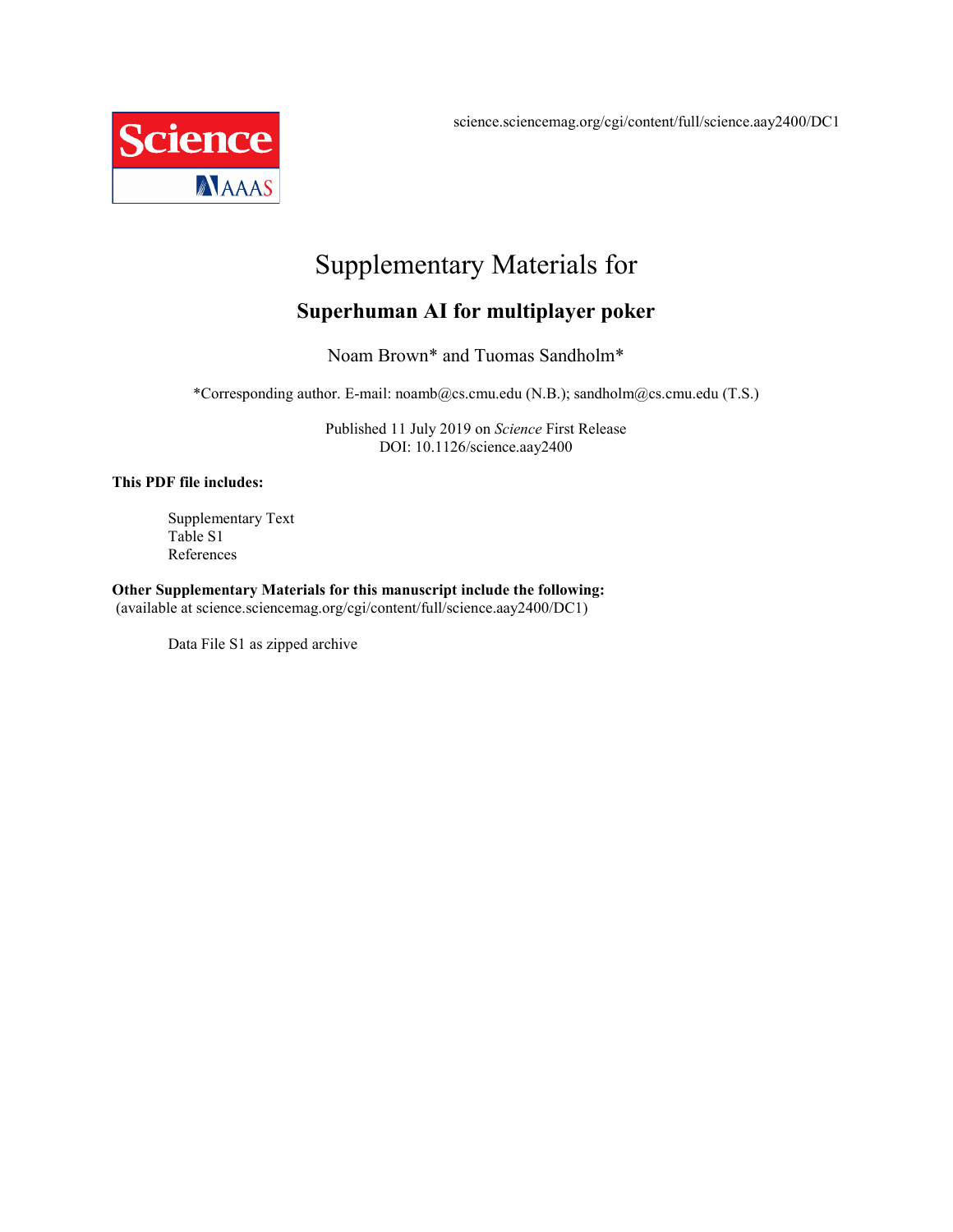# Summary of technical innovations in Pluribus relative to prior poker AI systems

In this section we briefly summarize the technical innovations in Pluribus relative to prior poker AI systems. These techniques are discussed in more detail in the body of the paper or later in this supplementary material.

We split the innovations into three categories in the following three subsections, respectively. Unfortunately, measuring the impact of each of these innovations would be too expensive due to the extremely high variance in no-limit poker and the high dollar and time cost of conducting experiments against humans. We provide estimates of the magnitude of the improvement where possible.

#### *Depth-limited search*

Depth-limited search was the most important improvement that made six-player poker possible. It reduces the computational resources and memory needed by probably at least five orders of magnitude. Libratus (*6*) always solved to the end of the game when real-time search was used (Libratus started using real-time search on the third betting round—the half-way point in the game—and in certain situations even earlier). However, additional players increase the size of subgames exponentially. Conducting beneficial real-time search on the flop (the second betting round) with more than three players involved is likely infeasible without depth-limited search. DeepStack (*5*) used a form of depth-limited search in two-player poker, but the technique was already very expensive computationally in that context—because huge numbers of belief-contingent subgames needed to be solved in advance to obtain leaf values for the realtime search; this may not be feasible in six-player poker. We previously published a two-player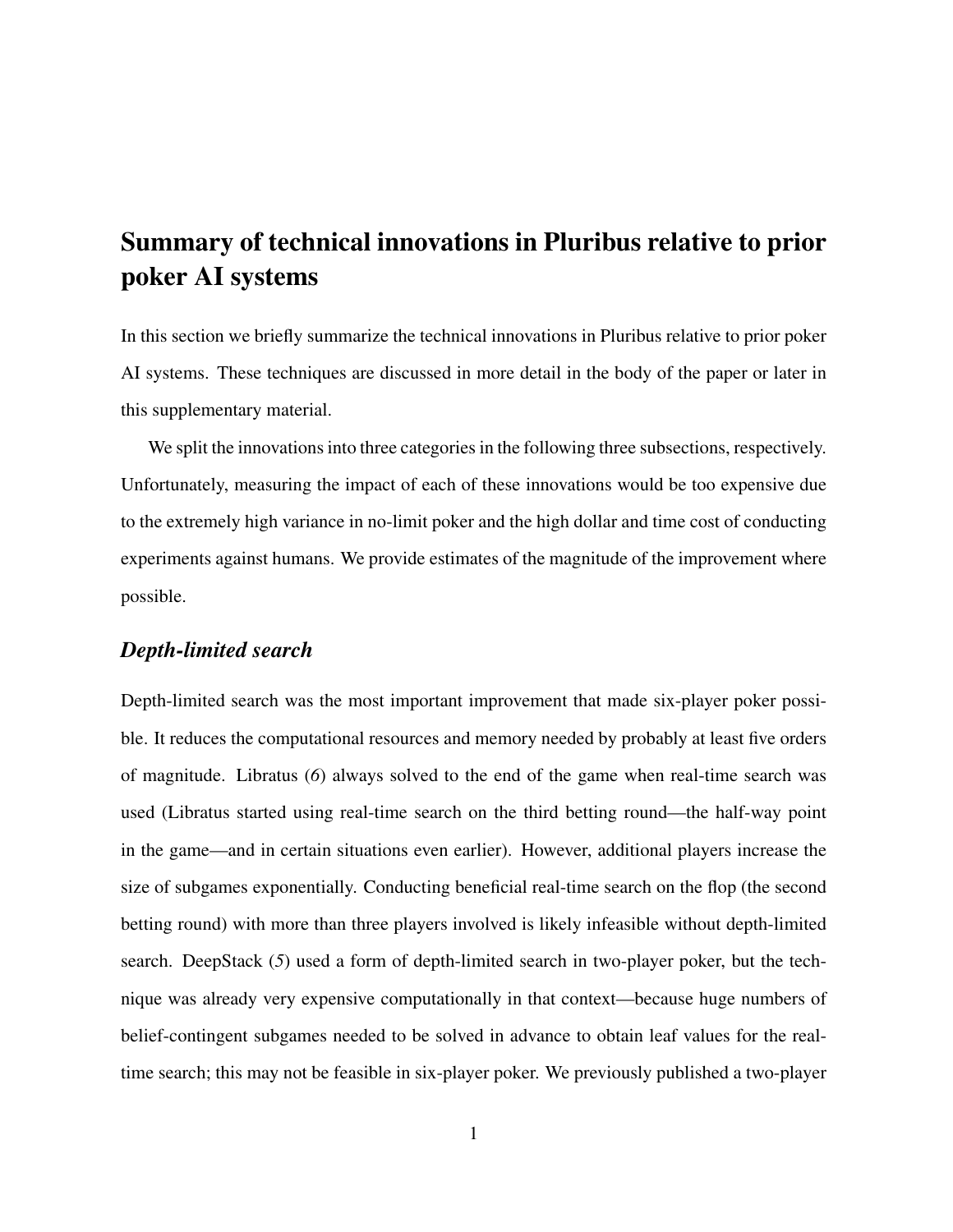version of depth-limited search in imperfect-information games that is far less expensive in two-player poker than the real-time solving in Libratus or DeepStack (*41*). In this paper we generalized that approach to more than two players and included a number of additional technical contributions as follows.

- Our previous depth-limited search had the searcher play the blueprint strategy while the opponent chose among multiple continuation strategies. This is theoretically sound (in two-player zero-sum games), but in practice gives the opponents more power and therefore makes the searcher relatively defensive/conservative. The current paper addresses this weakness by having the searcher also choose among continuous strategies (which is still theoretically sound in two-player zero-sum games). Our prior search algorithm instead penalized the opponent to try to balance the players, but our new approach is more effective, easier, and more elegant.
- Previous nested search algorithms either used nested safe search or nested unsafe search (described in detail later in this supplementary material). Nested unsafe search is not theoretically sound, and in some cases may do extremely poorly, but on average tends to perform better in practice. We use a new form of nested unsafe search in this paper in which we always solve starting at the beginning of the current betting round rather than starting at the most recent decision point. Our player's strategy is held fixed for actions that it has already chosen in the betting round. However, the approach allows the other players to have changed strategies anywhere in the current betting round, that is, even above the current decision point. Taking that possibility into account mitigates the potential for unsafe search to be exploitable, while still retaining its practical benefits.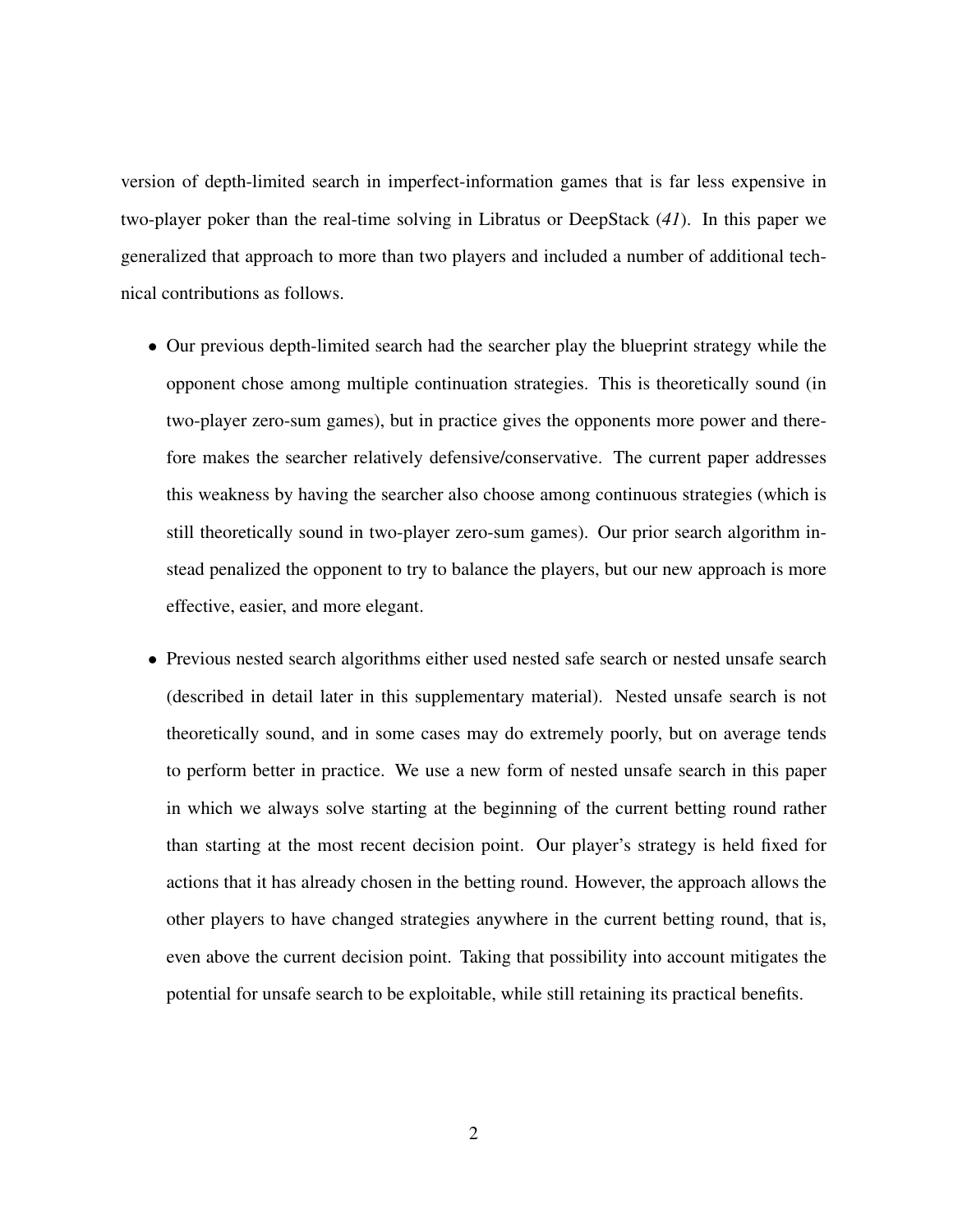#### *Equilibrium finding*

Pluribus also has innovations in the equilibrium finding algorithms that are used in the blueprint computation and within the depth-limited search. Here we summarize them and we describe each of them in detail in the paper body or later in this supplementary material.

- We used Linear MCCFR rather than traditional MCCFR. While we already published Linear MCCFR recently (*38*), it was never implemented and tested at scale. We suspect this sped up convergence by about a factor of 3.
- Our Linear MCCFR algorithm used a form of dynamic pruning that skipped actions with extremely negative regret in 95% of iterations. A similar idea was used in Libratus and in BabyTartanian8 (our AI that won the 2016 Annual Computer Poker Competition), but in those cases the skipping was done everywhere. In contrast, in Pluribus, in order to reduce the potential inaccuracies involved with pruning, we do not skip actions on the last betting round (because on the last betting round one does not get the benefits of effectively increasing the card abstraction through pruning) or actions leading to terminal payoffs (because the cost of examining those payoffs is minor anyway). Additionally, whether or not to skip in Libratus/BabyTartanian8 was decided separately for each action rather than deciding for the entire iteration; the latter is cheaper due to fewer calls to a random number generator, so we do the latter in Pluribus. We suspect that these changes contributed about a factor of 2 speedup.

#### *Memory usage*

To conserve memory, Pluribus allocates memory for the regrets in an action sequence only when the sequence is encountered for the first time (except on the first betting round which is small and allocated up front). This is particularly useful in 6-player poker, in which there are many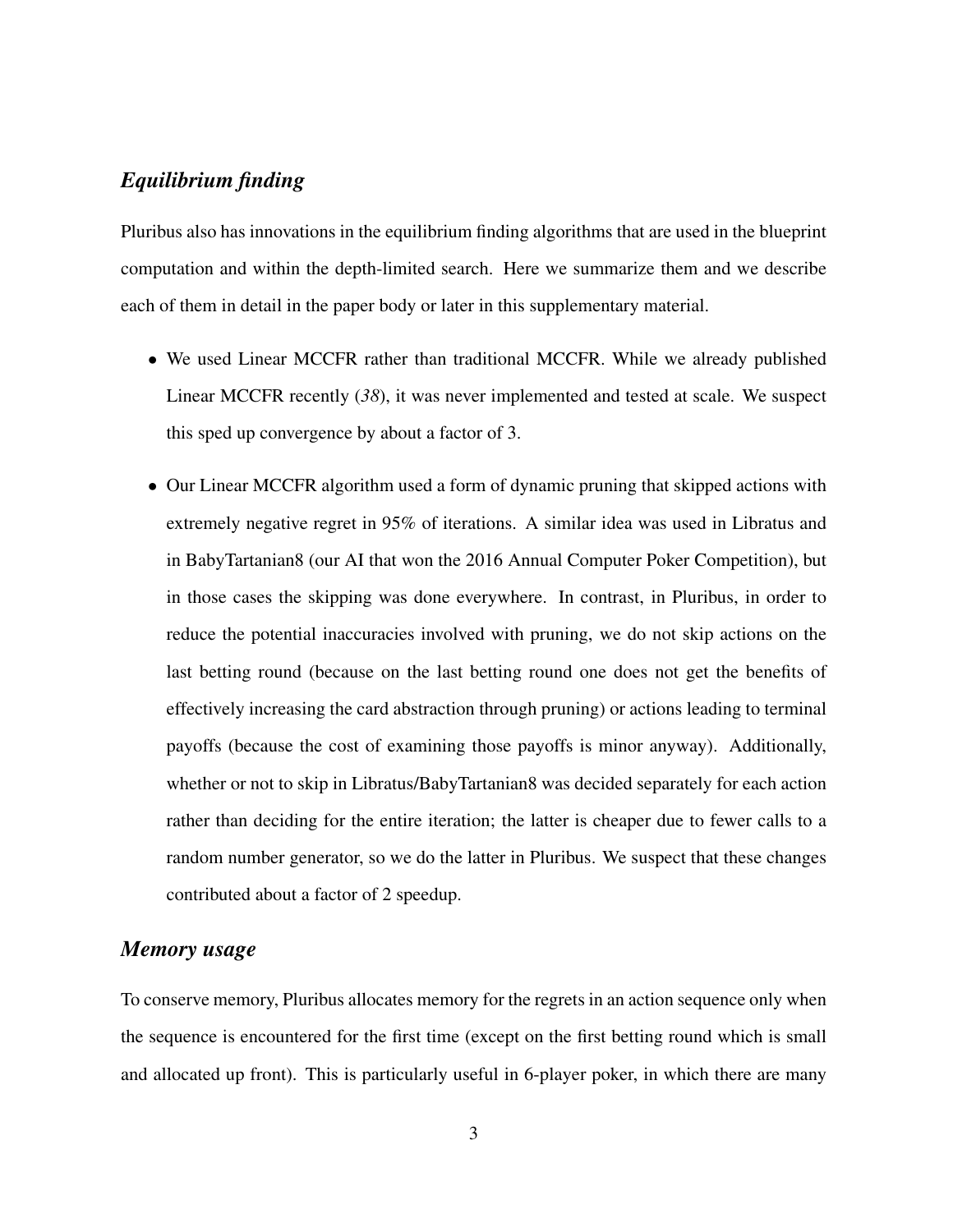action sequences that never occur. This reduced memory usage by more than a factor of 2.

### Rules for no-limit Texas hold'em poker

*No-limit Texas hold'em (NLTH)* has been the most common form of poker for more than a decade. It is used, for example, to determine the winner of the World Series of Poker Main Event. Six-player NLTH poker is the most widely played format of NLTH.

Each player starts each hand with \$10,000 and the *blinds* (the amount of money that Player 1 and Player 2 must contribute to the pot before play begins) are \$50 and \$100, so each player starts with 100 *big blinds*, which is the standard buy-in amount for both live and online play. By having each hand start with the same number of chips, we are able to treat each hand as a separate sample when measuring win rate.

NLTH consists of four rounds of betting. On a round of betting, each player can choose to either fold, call, or raise. If a player folds, they are considered to no longer be part of the hand. That is, the player cannot win any money in the pot and takes no further actions. If a player calls, that players places a number of chips in the pot equal to the most that any other player has contributed to the pot. If a player raises, that player adds more chips to the pot than any other player so far. A round ends when each player still in the hand has acted and has the same amount of money in the pot as every other player still in the hand.

The initial raise on each round must be at least \$100. Any subsequent raise on the round must be at least as large as the previous raise (i.e., at least as large as the amount of money beyond a call that the previously-raising player contributed). No player can raise more than their remaining amount of money (which starts at \$10,000).

The first round starts with Player 3 and each subsequent round starts with Player 1 (if Player 1 is still in the hand). Play proceeds through each consecutive player still in the hand, with Player 1 following Player 6 if the round has not yet ended. On the first round, Player 1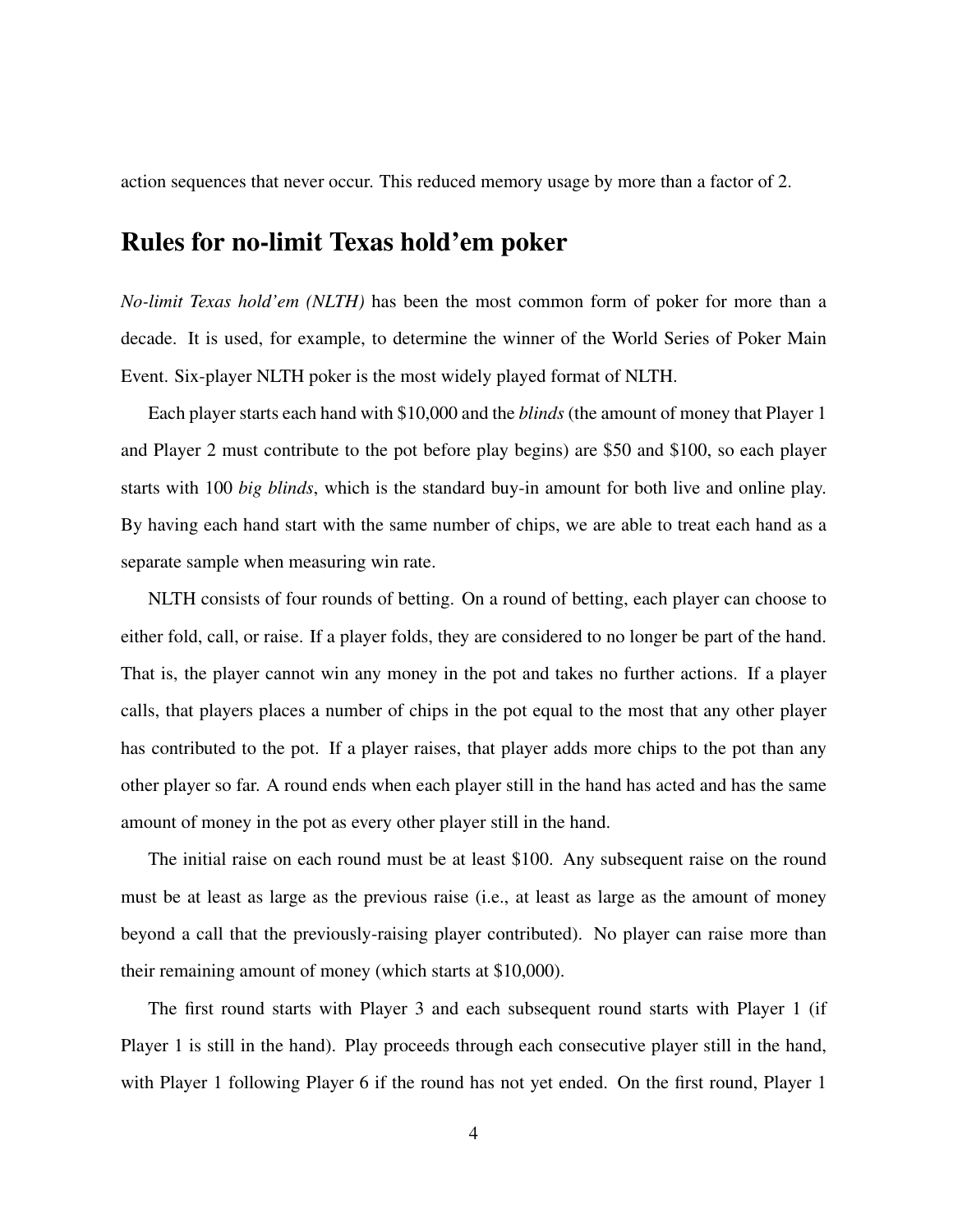must contribute \$50 and Player 2 must contribute \$100 before play begins.

At the start of the first round, every player receive two private cards from a standard 52-card deck. At the start of the second round, three *community* cards are dealt face up for all players to observe. At the start of the third betting round, an additional community card is dealt face up. At the start of the fourth betting round, a final fifth community card is dealt face up. If at any point only one player remains in the hand, that player collects all the money that all players have contributed to the pot. Otherwise, the player with the best five-card poker hand, constructed from the player's two private cards and the five face-up community cards, wins the pot. In the case of a tie, the pot is split equally among the winning players.

For the next hand—i.e., the next repetition of the game—player 2 becomes player 1, player 3 becomes player 2, etc.

### Experimental setup and participants

The players were allowed to take as long as they wanted for any decision. The players were instructed to not use any software to assist them with forming their strategy while playing.

The two human participants in the 1H+5AI experiment were Chris "Jesus" Ferguson and Darren Elias. Chris Ferguson has won more than \$9.2 million playing live poker and has won six World Series of Poker events, including most famously the 2000 World Series of Poker Main Event. Darren Elias has won more than \$7.1 million playing live poker and \$3.8 million playing online poker. He holds four World Poker Tour titles and two World Championship of Online Poker titles. He is regarded as an elite player in this specific form of poker.

Both players were allowed to play at home on their own schedule. They could take as much time for any decision as they wanted and were told Pluribus would not change its strategy based on how long they took to make a decision. They were allowed—but not required—to play up to four tables simultaneously. Elias usually chose to play four tables while Ferguson usually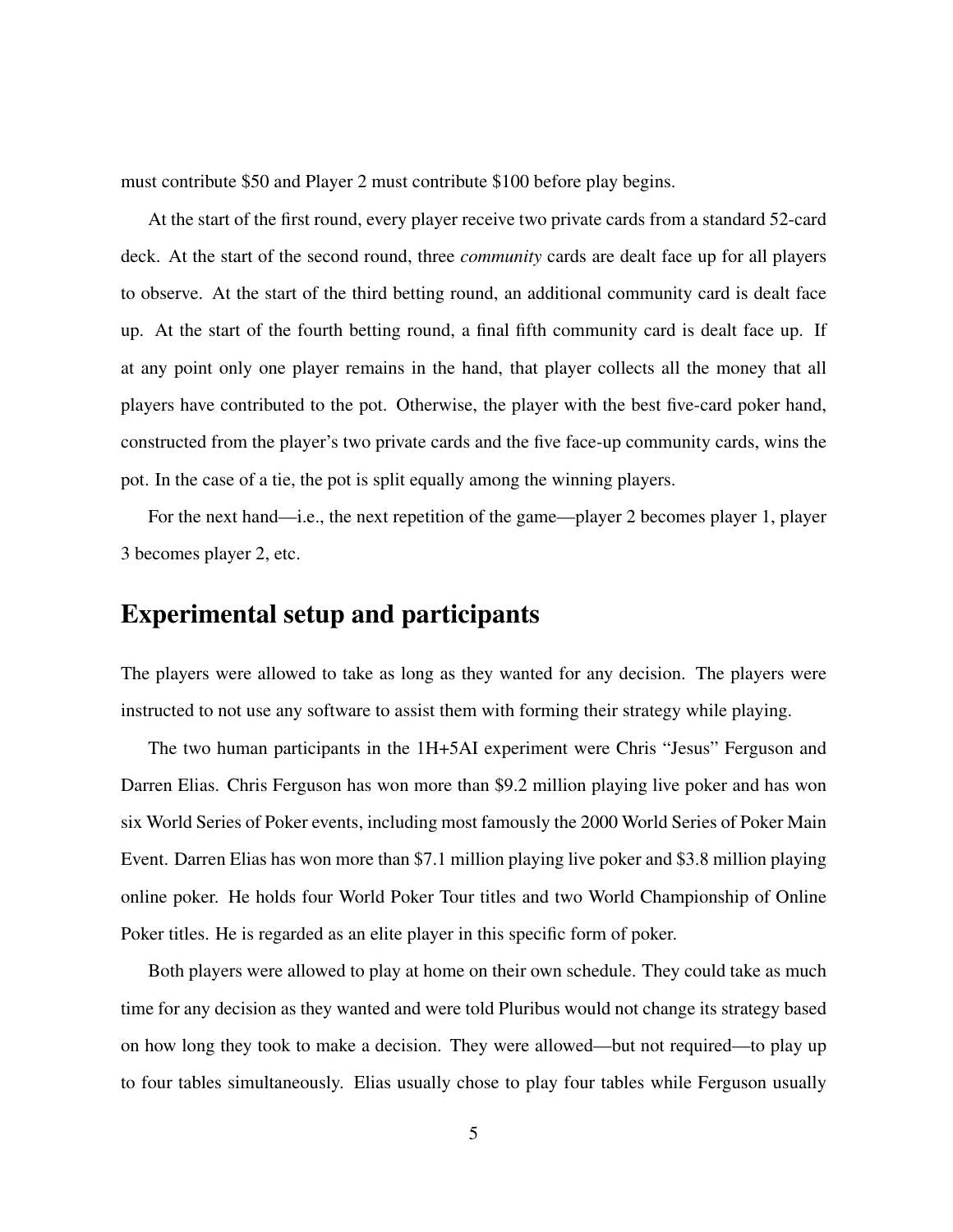chose to play one.

The human participants in the 5H+1AI experiment were Jimmy Chou, Seth Davies, Michael Gagliano, Anthony Gregg, Dong Kim, Jason Les, Linus Loeliger, Daniel McAulay, Greg Merson, Nicholas Petrangelo, Sean Ruane, Trevor Savage, and Jacob Toole. All participants have won at least \$1 million playing poker professionally.

Each human player was assigned an alias that they would use throughout the experiment. The humans could see the aliases of the humans they were playing with, but did not know the identity of the human behind the alias. We made no effort to mask the identity of Pluribus. On each day, five players were selected among those who volunteered to play from the pool of 13 players. In some cases due to player availability, the day was divided into multiple sessions with a different set of players in each session. The length of play on each day lasted between three hours and eight hours, but was typically four hours. There were breaks every two hours lasting at least ten minutes. The assignment of players to seats (i.e., player order) was determined randomly at the beginning of each day.

Players were asked, but not required, to play four tables simultaneously. This was later changed to a maximum of six tables at the request of the players (due to the lack of a time limit on decisions). The players played at a pace of about 180 hands per hour when playing four tables. The humans were asked to not try to uncover the identity of any other participant in the experiment, to not mention the experiment to anyone while it was happening, and to not intentionally collude with any player (which is not allowed in poker).

The players were paid a minimum of \$0.40 per hand played, but this could increase to as much as \$1.60 per hand based on performance. The compensation structure was designed to as closely as possible align the incentives of the players with those of a normal cash game, while still guaranteeing the players would not lose money and would divide a fixed-sized prize pool. Specifically, each player was paid  $\$(1 + 0.005X)$  per hand, where X is the player's adjusted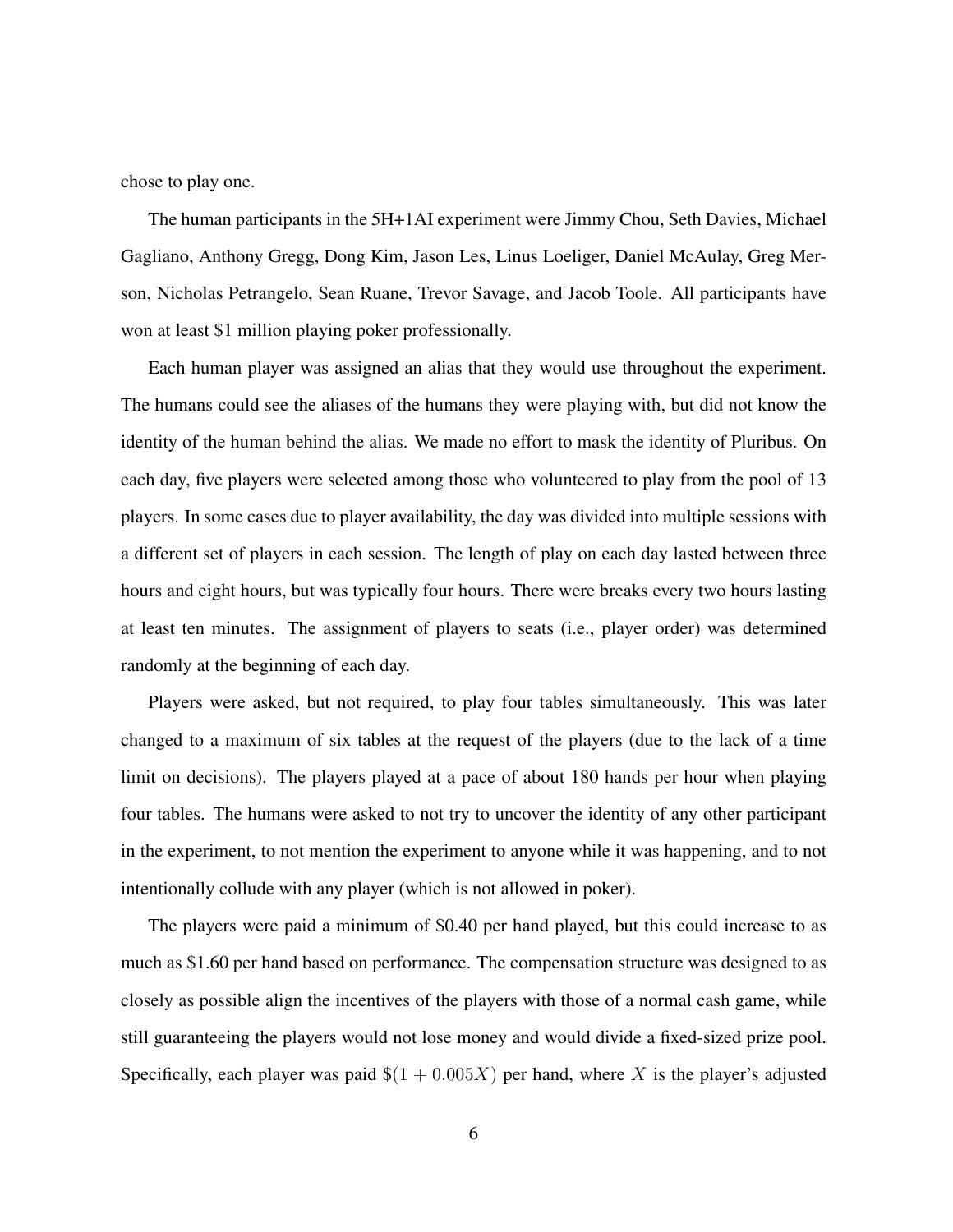variance-reduced win rate in terms of mbb/game with a floor at  $X = -120$  and a ceiling at  $X = 120$ . Any player that lost more than  $-120$  mbb/game or won more than 120 mbb/game after the application of variance reduction had the excess winnings or losses divided among all the players proportional to the number of hands each player played (after first canceling out all players' excess winnings with all players' excess losses as much as possible and canceling out all of Pluribus's winnings or losses). Players were not informed of their variance-reduced win rates until after the experiment was completed.

### Statistical analysis

For the 1H+5AI experiments, each participant played 5,000 hands for a total of 10,000 hands. For the 5H+1AI experiment, a total of 10,000 hands were played. In both the 5H+1AI experiment and the 1H+5AI experiment, we used a one-tailed test to determine at the 95% confidence level whether Pluribus was stronger than the humans.

Each hand in each experiment format was treated as an independent and identically distributed sample. (Theoretically speaking, this assumption may not be exactly accurate because humans may adjust their strategy over the course of the experiment. Nevertheless, this assumption is the standard assumption that is used in this field of research.)

In the case of the 1H+5AI experiment, we only measure whether Pluribus is profitable against both players in aggregate since that was what the experiment was designed to measure. In fact, the only reason we used two humans is that it would have taken prohibitively long for one human to complete all of the 10,000 hands. That said, we also do report p-values for the individual players for completeness. Chris Ferguson was behind by an average of 25.2 mbb/game with a standard error of 20.2 mbb/game, which would be a p-value of 0.106. Darren Elias was behind by an average of 40.2 mbb/game with a standard error of 21.9, which would be a p-value of 0.033. Across both players, the average was 32.7 mbb/game with a standard error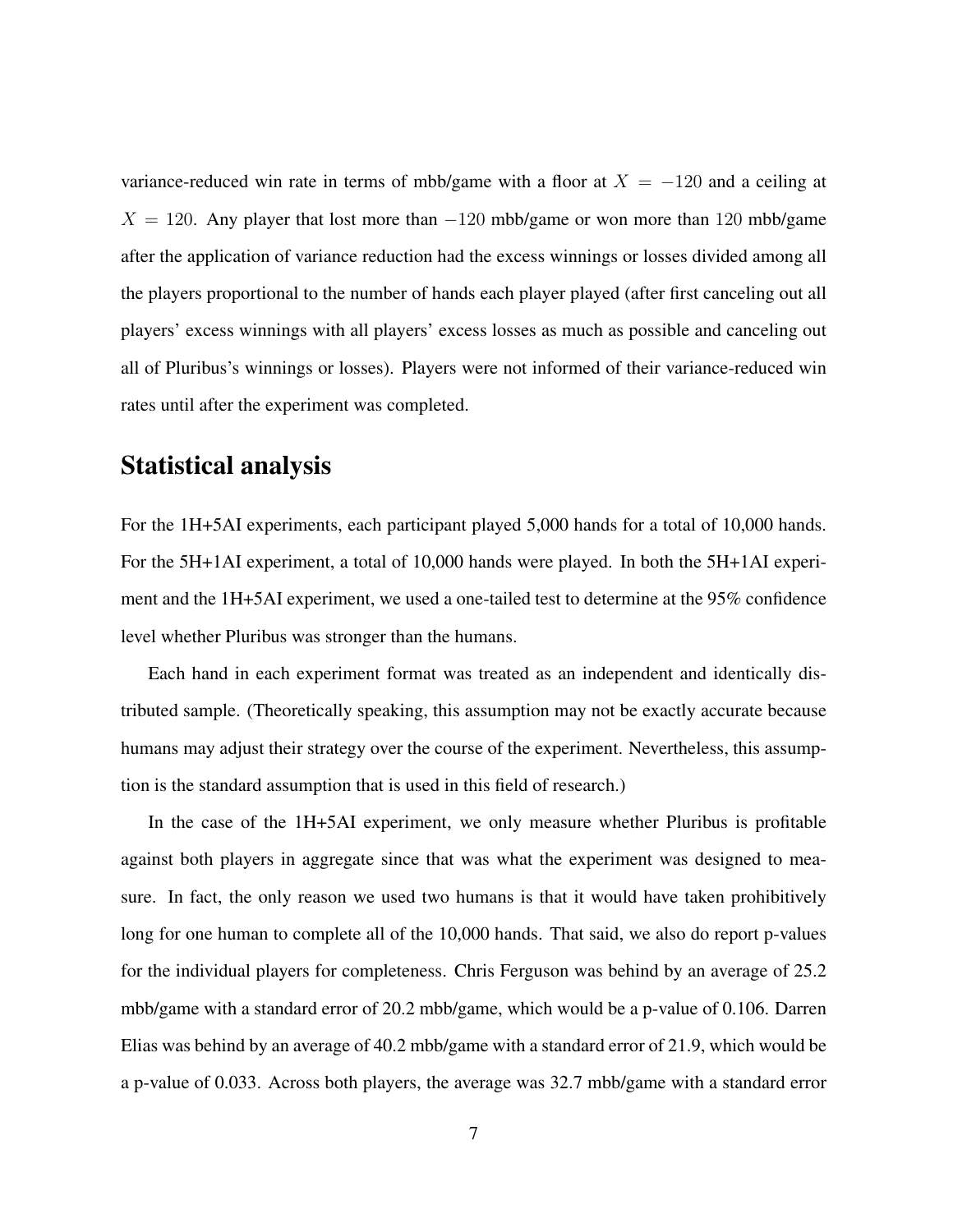of 14.9 mbb/game. Pluribus was determined to be profitable with a p-value of 0.014, which is statistically significant at the 95% confidence level, the standard threshold used in this field of research.

For the 5H+1AI experiment, Pluribus earned an average of 47.7 mbb/game with a standard error of 25.0 mbb/game. Pluribus was determined to be profitable with a p-value of 0.028, which is statistically significant at the 95% confidence level.

In the 5H+1AI experiment the human participants played an additional 13 hands beyond the requested 10,000. We did not include those additional hands in our analysis. With the additional hands included, Pluribus's win rate would increase to 50.9 mbb/game.

AIVAT could not be meaningfully applied for individual human players because AIVAT can only account for chance nodes, Pluribus's strategy across all possible hands, and Pluribus's probability distribution over actions. For human players, their probability distribution over actions and their strategy across all possible hands is unknown. Since most hands a human plays only minimally involves Pluribus, that only leaves chance nodes as something AIVAT can always control for. Table S1 shows results for each human participant (listing only their alias) after applying a relatively modest variance-reduction technique that for each player subtracts the expected value (according to Pluribus's blueprint) of each hand given all players' private cards.

# Notation and background

In an imperfect-information extensive-form (i.e., tree-form) game there is a finite set of players, P. A *node* (i.e., history) h is defined by all information of the current situation, including private knowledge known to only one player.  $A(h)$  denotes the actions available at a node and  $P(h)$  is either chance or the player whose turn it is to act at that node. We write  $h \prec h'$  if a sequence of actions leads from h to h'. We represent the node that follows h after choosing action a by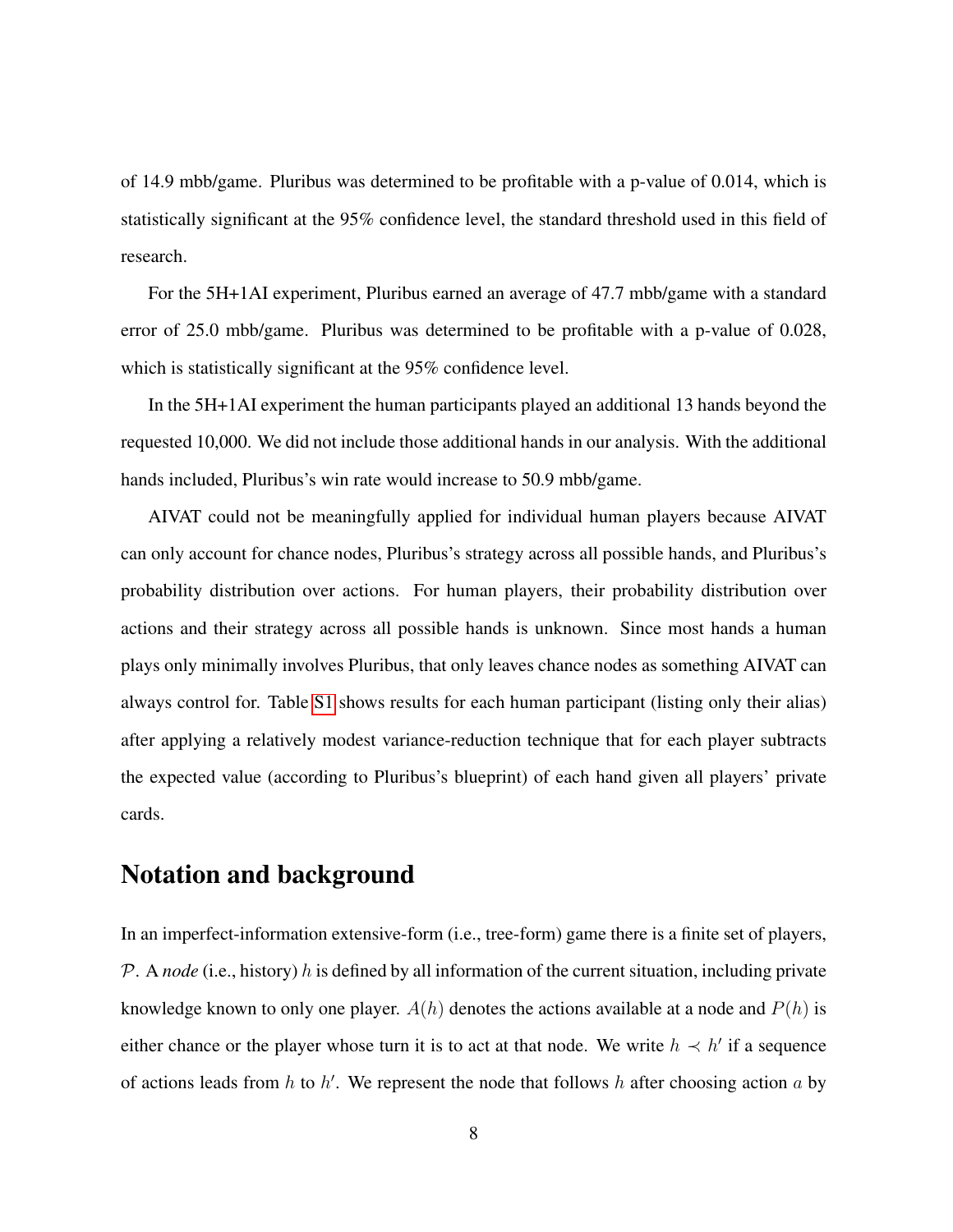h · a. H is the set of all nodes.  $Z \subseteq H$  are terminal nodes for which no actions are available and which award a value to each player.

Imperfect information is represented by *information sets* (infosets) for each player  $p \in \mathcal{P}$ . For any infoset I belonging to p, all nodes  $h, h' \in I$  are indistinguishable to p. Moreover, every non-terminal node  $h \in H$  belongs to exactly one infoset for each p.

A *strategy* (i.e., a *policy*)  $\sigma(I)$  is a probability vector over actions for acting player p in infoset I. Since all states in an infoset belonging to  $p$  are indistinguishable, the strategies in each of them must be identical. The set of actions in I is denoted by  $A(I)$ . The probability of a particular action a is denoted by  $\sigma(I, a)$  or by  $\sigma(h, a)$ . We define  $\sigma_p$  to be a strategy for p in every infoset in the game where p acts. A *strategy profile*  $\sigma$  is a tuple of strategies, one for each player.

We denote *reach* by  $\pi^{\sigma}(h)$ . This is the probability with which h is reached if all players play according to  $\sigma$ .  $\pi_p^{\sigma}(h)$  is the contribution of p to this probability.  $\pi_{-p}^{\sigma}(h)$  is the contribution of chance and all players other than p.

A *public state* G is defined as a set of nodes that an outside observer with no access to hidden information cannot distinguish. Formally, for any node  $h \in G$ , if  $h, h' \in I$  for some infoset *I*, then  $h' \in G$ . An *imperfect-information subgame*, which we simply call a *subgame*, S is a union of public states where if any node A leads to any node B and both A and B are in  $S$ , then every node between A and B is also in S. Formally, for any node  $h \in S$ , if  $h, h' \in I$  for some infoset I then  $h' \in S$ . Moreover, if  $h \in S$  and  $h'' \in S$  and there is a sequence of actions leading from h to h'' (i.e.,  $h \prec h''$ ), then for every node h' such that  $h \prec h' \prec h''$ ,  $h' \in S$ .

## Variance reduction via AIVAT

We scored the players using a form of AIVAT modified to handle games with more than two players (*44*). AIVAT provides an unbiased estimate of the true win rate while reducing variance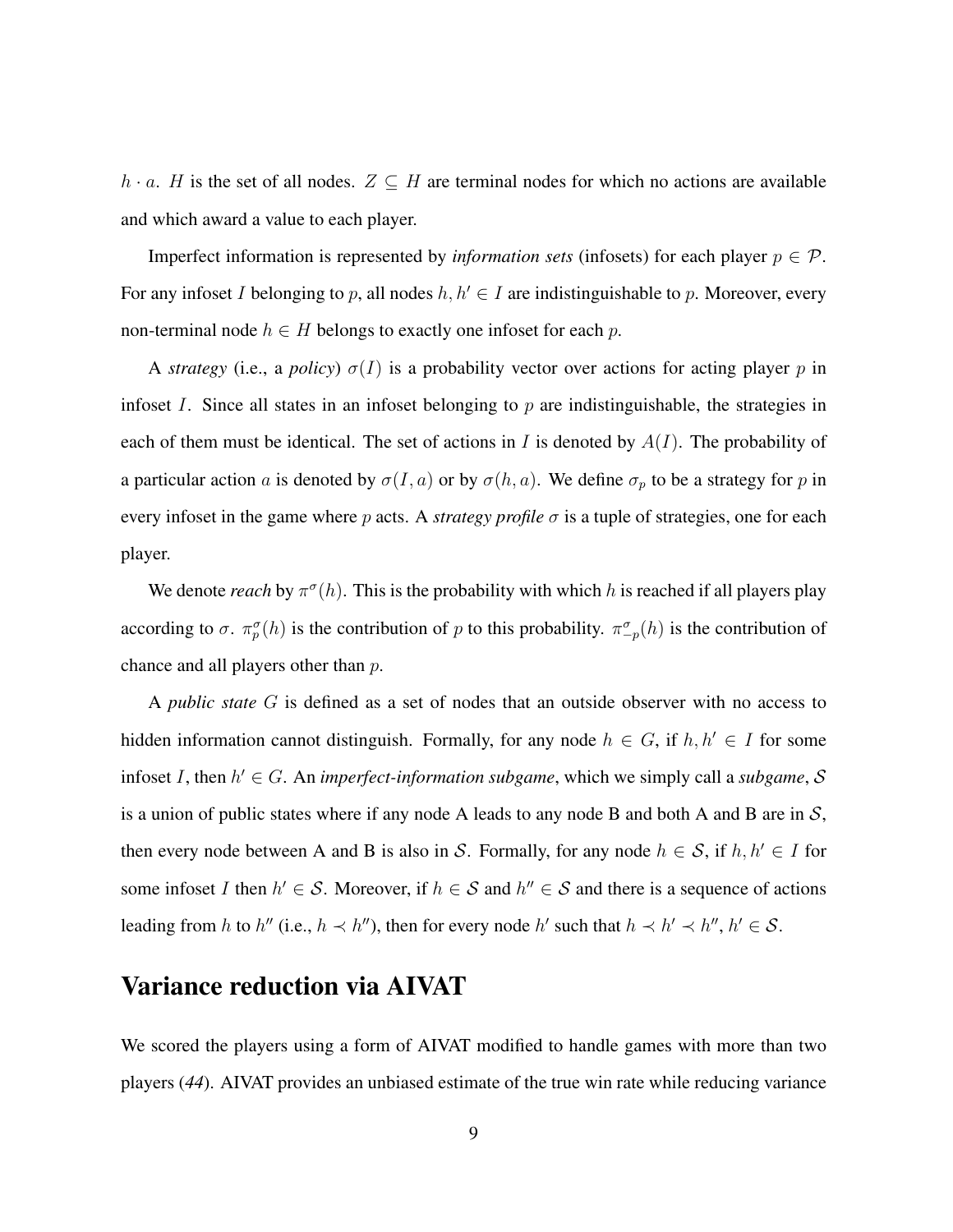in practice by about a factor of 9. We now provide a brief description of AIVAT.

Every time Pluribus acts at node  $h$ , its strategy defines a probability distribution over actions. Let  $\sigma(h, a)$  be the probability that Pluribus chooses action a. Given all players' strategies, there is some unknown value  $v(h, a)$  for choosing action a. Define  $v(h) = \sum_{a \in A(h)} \sigma(h, a)v(h, a)$ .  $v(h)$  gets passed up to the parent node, which repeats until eventually we can compute  $v(\emptyset)$  (the value for the root node, that is, the value for the entire hand). If we knew  $v(h, a)$  exactly for each action a, then we could simply return  $\sum_{a \in A(h)} \sigma(h, a)v(h, a)$ . Unfortunately we do not know  $v(h, a)$  because that would require knowledge of the other players' strategies. Instead, by choosing action  $\alpha$  and playing the rest of the hand, Pluribus eventually receives some value  $\hat{v}(h, a)$  that is a sample drawn from a distribution whose expectation is  $v(h, a)$ .

If we received one sample for each action, then we could return  $\sum_{a \in A(h)} \sigma(h, a) \hat{v}(h, a)$ and in expectation this would be the same as  $\sum_{a \in A(h)} \sigma(h, a)v(h, a)$ . However, since only one action can be chosen during a hand, we define  $\hat{v}'(h, a) = \hat{v}(h, a)$  if a was the one action that was sampled, and  $\hat{v}'(h, a) = 0$  otherwise. Then  $\sum_{a \in A(h)} \hat{v}'(h, a)$  is an unbiased estimate of  $\sum_{a \in A(h)} \sigma(h, a)v(h, a)$  that only requires a sample for one action (though the variance may be quite high).

While we do not know  $v(h, a)$  exactly, we may have a reasonable estimate of it. We can leverage this estimate to compute a lower-variance estimate of  $\sum_{a \in A(h)} \sigma(h, a) v(h, a)$  that is still unbiased. Specifically, suppose we have arbitrary values  $\tilde{v}(h, a)$  for each action a (where we would like  $\tilde{v}(h, a) \approx v(h, a)$ , but this is not required). Then  $\sum_{a \in A(h)} \sigma(h, a)v(h, a) =$  $\sum_{a \in A(h)} \sigma(h, a) (v(h, a) - \tilde{v}(h, a)) + \sum_{a \in A(h)} \sigma(h, a) \tilde{v}(h, a)$ . Let  $a^*$  be the action that is randomly sampled according to probability distribution  $\sigma(h)$ . Then  $\tilde{\upsilon}(h, a^*)$  is an unbiased estimate of  $\sum_{a \in A(h)} \sigma(h, a) \tilde{v}(h, a)$  and, as previously established,  $\hat{v}(h, a^*)$  is an unbiased estimate of  $\sum_{a\in A(h)}\sigma(h,a)v(h,a)$ . So  $\hat{v}(h,a^*)-\tilde{v}(h,a^*)+\sum_{a\in A(h)}\sigma(h,a)\tilde{v}(h,a)$  is an unbiased estimate of  $\sum_{a \in A(h)} \sigma(h, a)v(h, a)$ . But if  $\tilde{v}(h, a^*) \approx v(h, a^*)$ , then this estimate will likely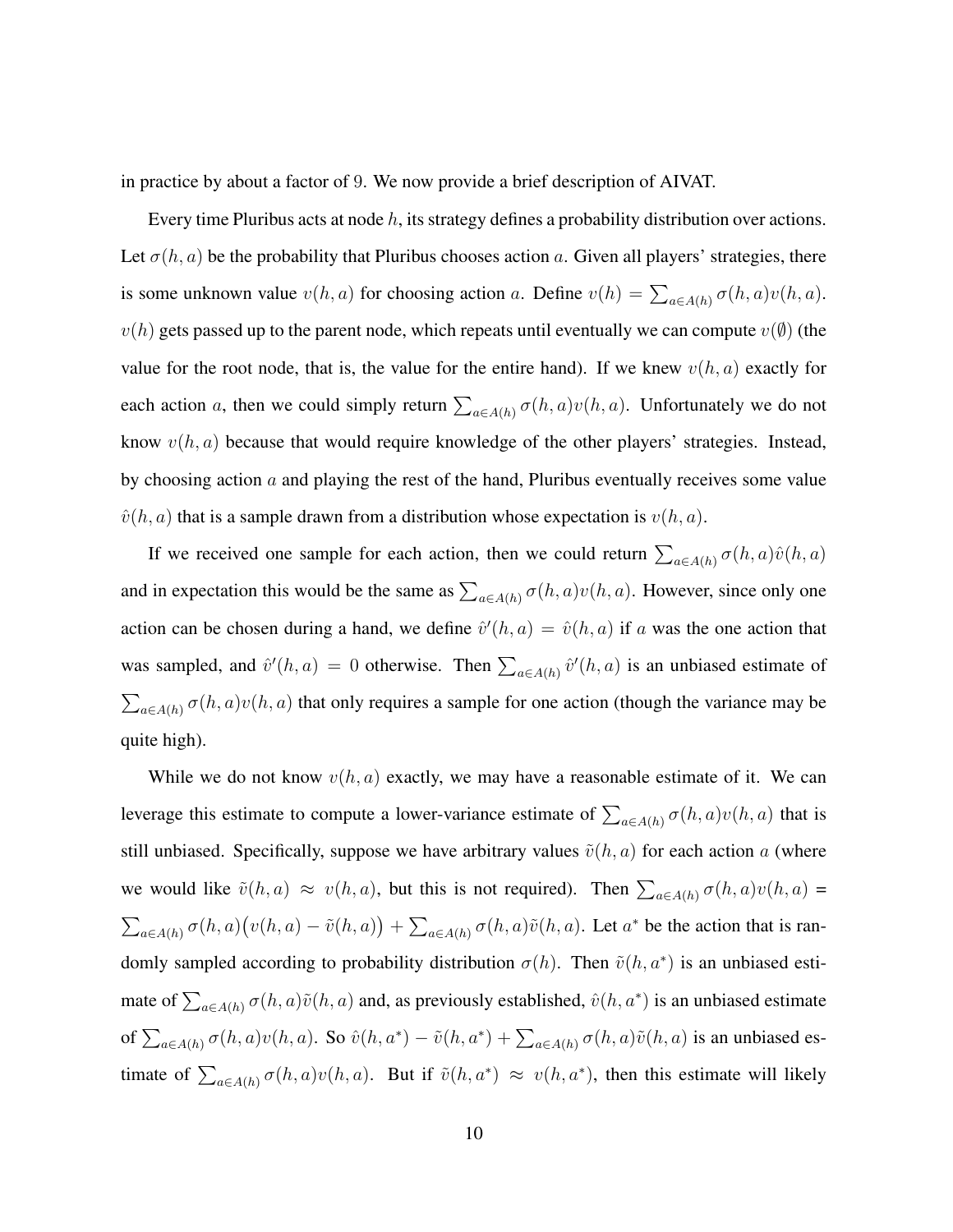have lower variance than  $\hat{v}(h, a^*)$ . Moreover, we can pass up the value  $\hat{v}(h, a^*) - \tilde{v}(h, a^*)$  +  $\sum_{a \in A(h)} \sigma(h, a) \tilde{v}(h, a)$  rather than passing up  $\hat{v}(h, a^*)$ .

This variance-reduction approach also applies to chance nodes, because the probability distribution at chance nodes is known and fixed. However, it does not apply to human decision points, because the humans do not give a probability distribution for their actions.

Furthermore, Pluribus determines its strategy for every hand it could be holding (its entire range) rather than just the hand it was dealt. It can therefore estimate what its payoff would have been for each of these hands. This lowers variance even further.

Each copy of Pluribus runs AIVAT independently. The human's average win rate is simply the negative of the average of each AI's win rate. To reduce variance even further in the 1H+5AI experiments, we replay each hand with a copy of Pluribus in the human's position. We will refer to this copy of Pluribus in the human's position as the *Control*. The human's win rate is subtracted by the Control's win rate (which in expectation must be zero, since it is the same agent as its opponents). Moreover, if a hand ends with both the human and the Control folding in the first betting round, and the sequence of actions in the hand up to that point is identical in both cases, then that hand is treated as having zero expected value. This does not bias the result because the human and the Control do not make any further decisions in the hand, and have acted identically up to that point.

# Hardware usage

Pluribus was trained on the Bridges supercomputer at the Pittsburgh Supercomputing Center. The blueprint strategy was trained on a single 64-core large shared memory node that has four 16-core Intel Xeon E5-8860 v3 CPUs. Although the node has 3 TB of memory available, less than 0.5 TB was needed. When playing in real time, Pluribus runs on a single 28-core, 128 GB regular shared memory node. The node uses two 14-core Intel Haswell E5-2695 v3 CPUs. No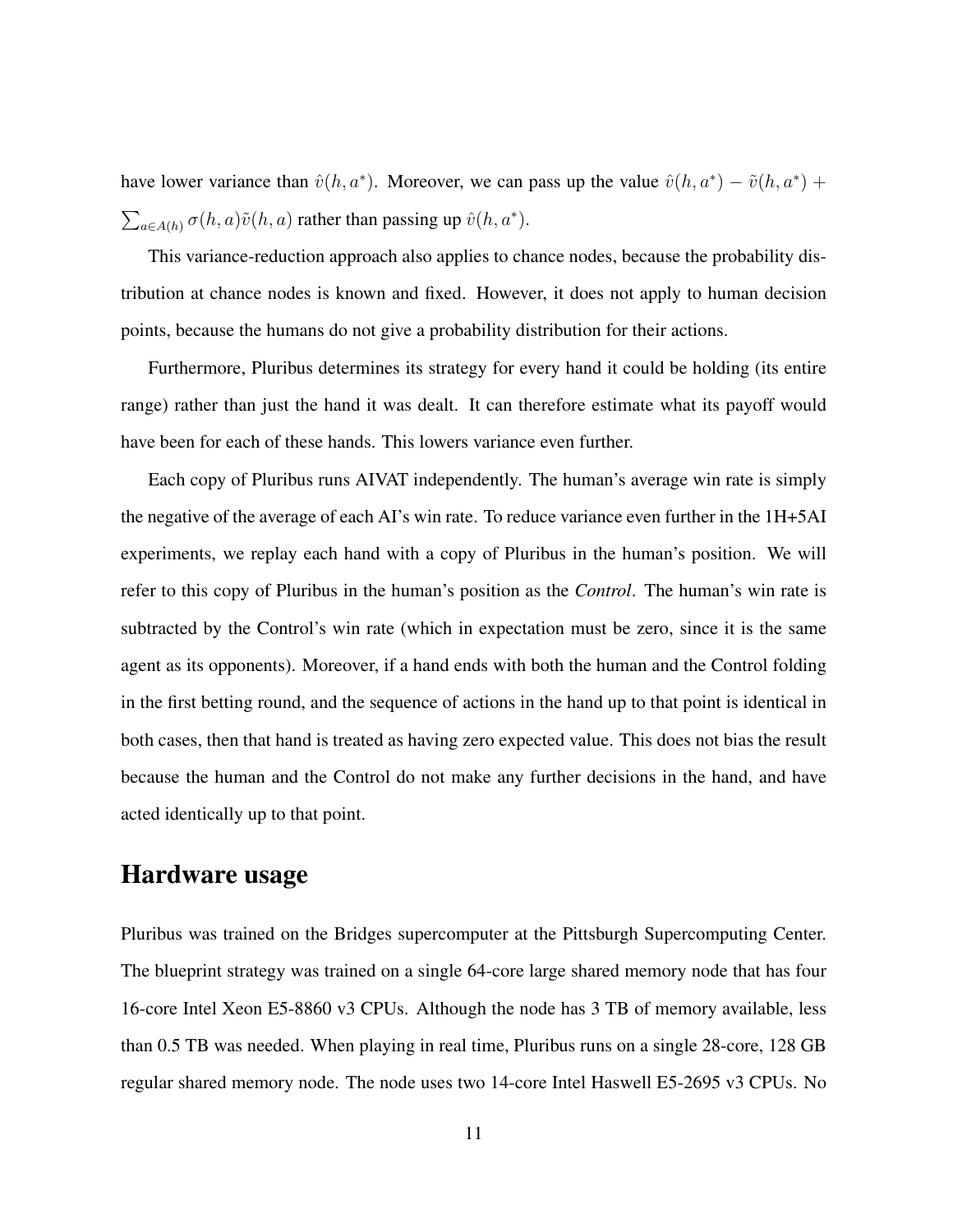GPUs were used at any point.

### Further details of the abstraction algorithm

NLTH is a massive game that would be infeasible to store in memory. Abstraction reduces the size of NLTH by bucketing similar decision points together and by eliminating some actions from the game. A strategy is computed for this simplified, abstract version of the game and that strategy is used as a guide for how the full version of NLTH should be played. We used abstraction in Pluribus both for the precomputed blueprint strategy and for the strategies computed during real-time search.

There are two main forms of abstraction: action abstraction and information abstraction. Two infosets are bucketed together and treated identically if they share the same action-abstraction sequence and the same information-abstraction bucket.

Action abstraction involves reducing the number of actions that can be taken in the game. NLTH normally allows a player to raise any dollar increment between the minimum legal raise (which may be as low as \$100) and the number of remaining chips (which may be as high as \$10,000). The action abstraction we use allows between one and 14 different raise sizes depending on the particular decision point. All raise sizes are fractions of the size of the pot. These candidate raise sizes for Pluribus's algorithms to consider were decided by hand based on what raise sizes earlier versions of Pluribus decided to use with significant positive probabilities.

The action abstraction of the blueprint strategy is particularly fine-grained on the first betting round because Pluribus usually does not use real-time search on this round. The action abstraction is more coarse on the second betting round. On the third and fourth betting round, there are at most three raise sizes for the first raise in the round (either  $0.5 \times$  the size of the pot,  $1\times$  the size of the pot, or all remaining chips), and at most two for the remaining raises in a round  $(1 \times$  the size of the pot or all remaining chips). During real-time search, the number of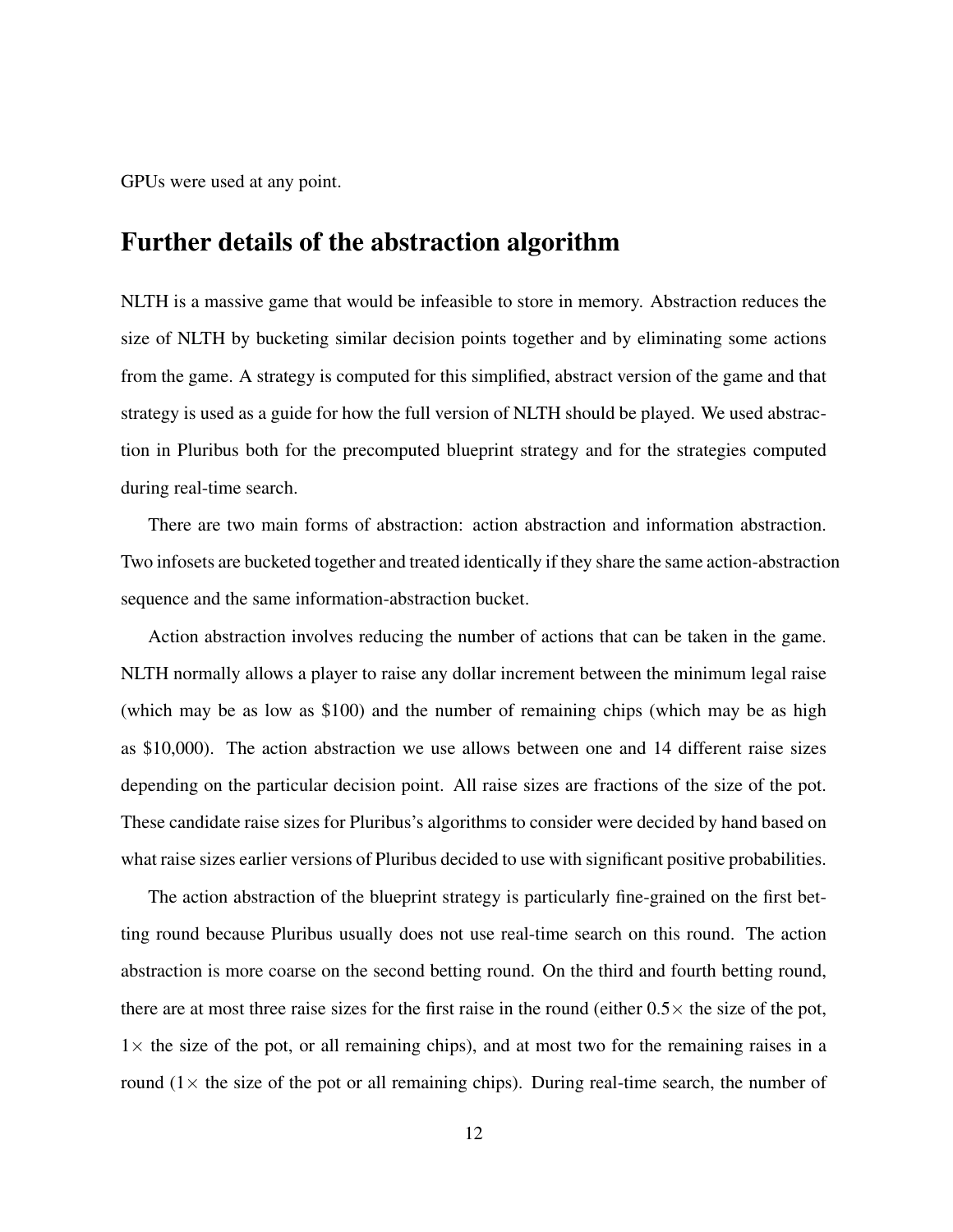raise sizes varies between one and six. The fold and call actions were always included when they were legal actions in both the blueprint and real-time search.

There are a total of 664,845,654 action sequences in the blueprint action abstraction. However, only 413,507,309 of them were ever encountered during training. To reduce memory usage, memory for the regrets of an action sequence was only allocated when the action sequence was encountered for the first time. During real-time search, the number of action sequences (considering only players' actions, not chance's actions) in the subgame action abstraction is between 100 and 2,000.

Information abstraction buckets together situations based on the revealed chance outcomes. In poker, this is the private cards dealt to the player and the public board cards. We refer to a sequence of revealed private cards and revealed board cards as an *information situation*. *Lossless* abstraction only buckets together strategically identical information situations (*46, 47*). For example, 2♦6♦ is strategically identical to  $2\heartsuit 6\heartsuit$  on the first betting round, so there is no loss in strategy quality if these two hands are treated identically. If lossless abstraction were applied on each round, there would be 169, 1,286,792, 55,190,538, and 2,428,287,420 strategically unique information situations on the first, second, third, and fourth betting rounds, respectively. However, we only use lossless abstraction on the first betting round. *Lossy* abstraction buckets together information situations that are not strategically identical, but that ideally are strategically similar. We use lossy abstraction on each betting round after the first one, with 200 buckets per round. That is, on each round after the first one, each information situation is put into one of 200 buckets, with the information situations in each bucket being treated identically. Information situations were bucketed using k-means clustering on domain-specific features (*26*).

The real-time search algorithm only uses lossless information abstraction for the round it is in. For later rounds, it uses lossy information abstraction with 500 buckets per round. That is, on each round, each information situation is put into one of 500 buckets, with information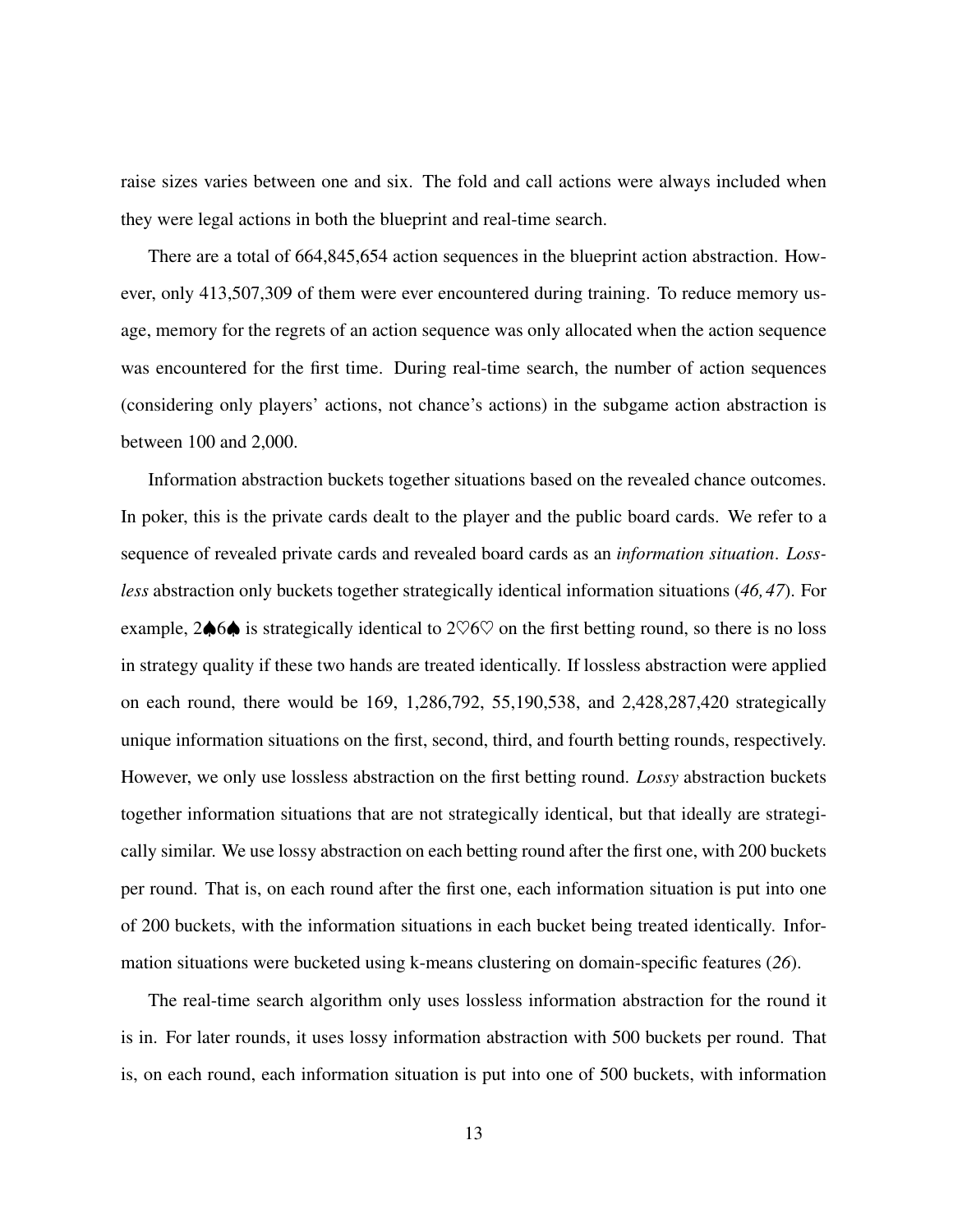situations in the same bucket being treated identically. These buckets were determined separately for each "flop" (the first three revealed board cards) using an algorithm that considers the future potential of each poker hand (*28*). That algorithm combines the idea of potential-aware abstraction (*48*) with clustering based on earth-mover distance (*27*).

## Further details of the blueprint computation algorithm

We computed the blueprint strategy for Pluribus using external-sampling Monte Carlo Counterfactual Regret Minimization (*29, 35*) with two important improvements.

First, we used linear weighting for both the regret and average strategies for the first 400 minutes of the run (*38*). (We stop the discounting after that because the time cost of doing the multiplications with the discount factor is not worth the benefit later on.) Specifically, after every 10 minutes for the first 400 minutes, the regrets and average strategies were discounted by  $\frac{T/10}{T/10+1}$ , where T is the number of minute that have elapsed since the start of training. Experiments in two-player NLTH subgames show that this modification speeds up convergence by about a factor of 3 (*38*).

Second, our MCCFR algorithm did not explore every traverser action on every iteration after the first 200 minutes. Instead, for 95% of iterations, traverser actions with regret below -300,000,000 were not explored unless those actions were on the final betting round or those actions immediately led to a terminal node. In the remaining 5% of iterations, every traverser action was explored. This "pruning" of negative-regret actions means iterations can be completed more quickly. More importantly, it also effectively leads to a finer-grained information abstraction. For example, on the second betting round there are on average 6,434 infosets per abstract infoset bucket. The strategy for that abstract infoset bucket must generalize across all of those 6,434 infosets. But with pruning, many of those 6,434 infosets are traversed only 5% as often, so the strategy for the abstract infoset can better focus on generalizing across infosets that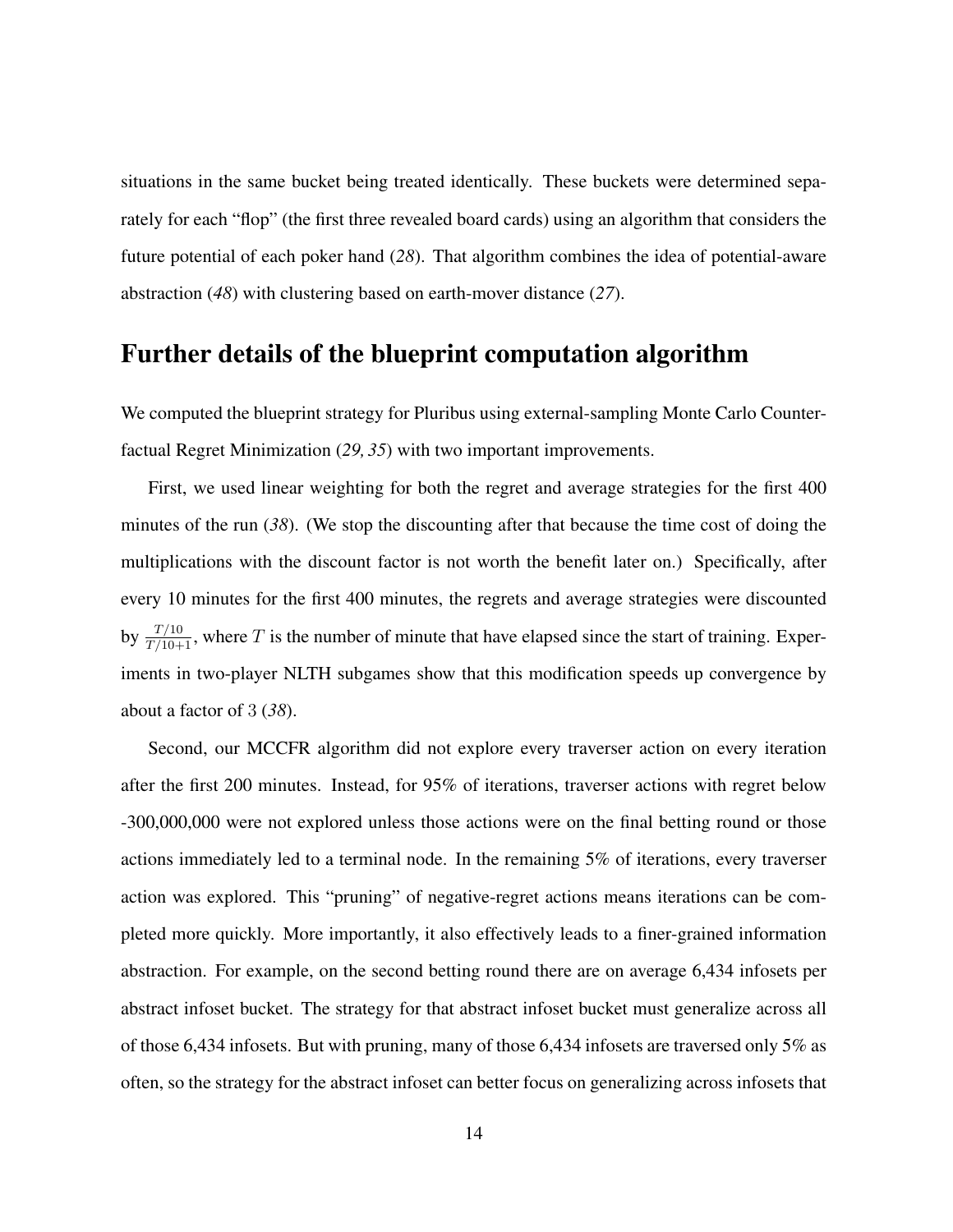are likely to actually be encountered during strong play. Negative-regret pruning has previously been used with great success in two-player NLTH (*6, 33, 34*). In six-player NLTH, the benefit of this pruning is even larger in practice because good strategies in six-player NLTH involve folding most hands early in the game, so an even smaller fraction of the game tree is reached with positive probability by the final strategy. The pseudocode for the blueprint computation is shown in Algorithm [1.](#page-21-0)

To save memory, regrets were stored using 4-byte integers rather than 8-byte doubles. There was also a floor on regret at -310,000,000 for every action. This made it easier to unprune actions that were initially pruned but later improved. This also prevented integer overflows.

Since CFR's average strategy is not guaranteed to converge to a Nash equilibrium in sixplayer poker, there is no theoretical benefit to using the average strategy as opposed to the current strategy. Nevertheless, after the initial 800 minutes of training, we stored the average strategy for the first betting round and used this as the blueprint strategy for the first betting round. For situations after the first betting round, a snapshot of the current strategy was taken every 200 minutes after the initial 800 minutes of training. The blueprint strategy after the first betting round was constructed by averaging together these snapshots (*32*). Averaging together snapshots that were saved to disk rather than maintaining the average strategy in memory for situations after the first round reduced memory usage by nearly half, and also reduced the computational cost of each MCCFR iteration.

## Further details of the real-time search algorithm

The real-time search component of Pluribus, which determines an improved strategy during actual play, is the most intricate component of the system. On the first betting round, real-time search is used if an opponent chooses a raise size that is more than \$100 off from any raise size in the blueprint action abstraction and there are no more than four players remaining in the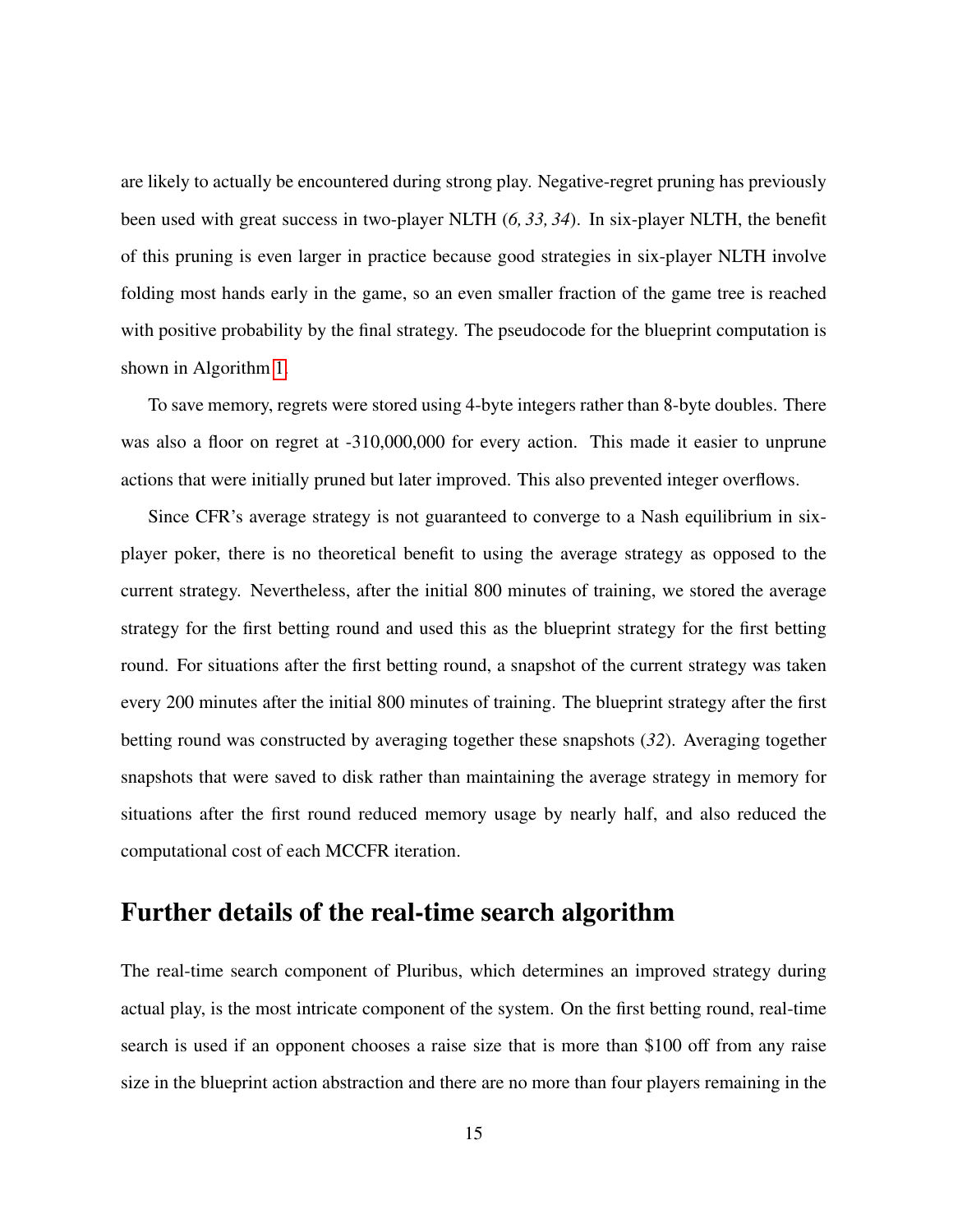#### Algorithm 1 MCCFR with Negative-Regret Pruning

The final strategy for infoset I is  $\phi(I)$  normalized.

```
1: function MCCFR-P(T) \triangleright Conduct External-Sampling Monte Carlo CFR with Pruning
2: for P_i \in \mathcal{P} do
3: for I_i \in \mathcal{I}_i where P(I_i) = i do
4: for a \in A(I_i) do
 5: R(I_i, a) \leftarrow 06: if betting_round(I_i) = 0 then
 7: \phi(I_i, a) \leftarrow 08: for t = 1 to T do
9: for P_i \in \mathcal{P} do
10: if t mod Strategy\_Interval = 0 then \triangleright Strategy\_Interval = 10,000 in Pluribus
11: UPDATE-STRATEGY(\emptyset, P_i)12: if t > Prune\_Threshold then \triangleright Prune\_Threshold is 200 minutes in Pluribus
13: q \sim [0, 1) \triangleright Sample from a uniform random distribution between 0 and 1
14: if q < 0.05 then
15: TRAVERSE-MCCFR(\emptyset, P_i)16: else
17: TRAVERSE-MCCFR-P(\emptyset, P_i)18: else
19: TRAVERSE-MCCFR(\emptyset, P_i)
20: if t < LCFR_Treshold and t \mod Discount\_Interval = 0 then
21: d \leftarrow \frac{t/Discount\_Interval}{t/Discount\_Interval + 1}\triangleright Discount Interval is 10 minutes in Pluribus
22: for P_i \in \mathcal{P} do
23: for I_i \in \mathcal{I}_i where P(I_i) = i do
24: for a \in A(I_i) do
25: R(I_i, a) \leftarrow R(I_i, a) \cdot d26: \phi(I_i, a) \leftarrow \phi(I_i, a) \cdot dreturn \phi27: function CALCULATE-STRATEGY(R(I_i), I_i) \rightarrow Calculates the strategy based on regrets
28: sum \leftarrow 029: for a \in A(I_i) do
30: sum \leftarrow sum + R_{+}(I_{i}, a)31: for a \in A(I_i) do
32: if sum > 0 then
33: \sigma(I_i, a) \leftarrow \frac{R_+(I_i, a)}{sum}34: else
35: \sigma(I_i, a) \leftarrow \frac{1}{|A(I_i)|}36: return \sigma(I_i)
```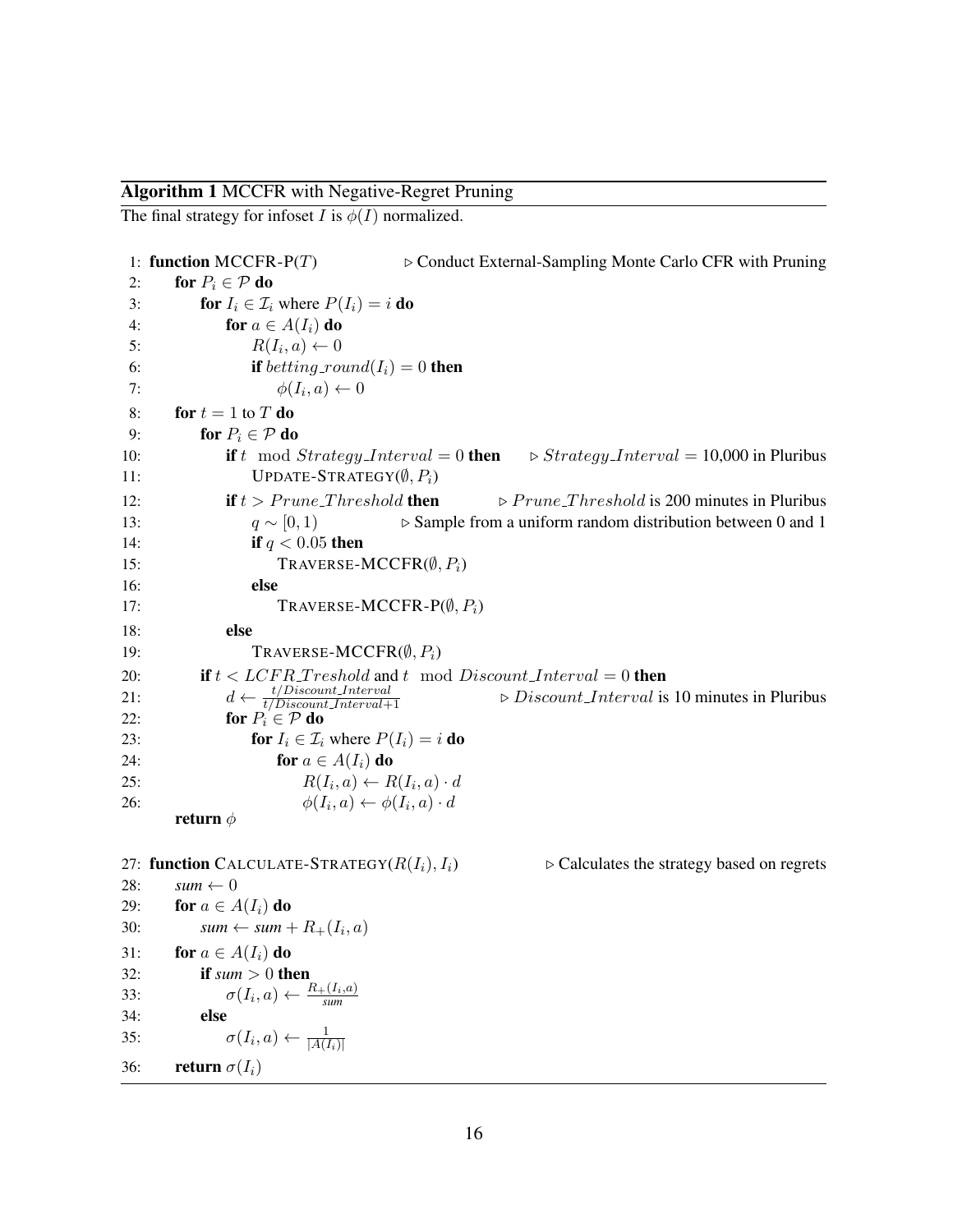|     | 1: function UPDATE-STRATEGY $(h, P_i)$                                         | $\triangleright$ Update the average strategy for $P_i$              |  |
|-----|--------------------------------------------------------------------------------|---------------------------------------------------------------------|--|
| 2:  | if h is terminal or $P_i$ not in hand or betting_round(h) > 0 then             |                                                                     |  |
| 3:  | return                                                                         | ▷ Average strategy only tracked on first betting round              |  |
| 4:  | else if $h$ is a chance node then                                              |                                                                     |  |
| 5:  | $a \sim \sigma(h)$                                                             | $\triangleright$ Sample an action from the chance probabilities     |  |
| 6:  | UPDATE-STRATEGY $(h \cdot a, P_i)$                                             |                                                                     |  |
| 7:  | else if $P(h) = P_i$ then                                                      |                                                                     |  |
| 8:  | $I_i \leftarrow I_i(h)$                                                        | $\triangleright$ The $P_i$ infoset of this node                     |  |
| 9:  | $\sigma(I_i) \leftarrow$ CALCULATE-STRATEGY( $R(I_i), I_i$ )                   | $\triangleright$ Determine the strategy at this infoset             |  |
| 10: | $a \sim \sigma(I_i)$                                                           | $\triangleright$ Sample an action from the probability distribution |  |
| 11: | $\phi(I_i, a) \leftarrow \phi(I_i, a) + 1$                                     | $\triangleright$ Increment the action counter                       |  |
| 12: | UPDATE-STRATEGY $(h \cdot a, P_i)$                                             |                                                                     |  |
| 13: | else                                                                           |                                                                     |  |
| 14: | for $a \in A(h)$ do                                                            |                                                                     |  |
| 15: | UPDATE-STRATEGY $(h \cdot a, P_i)$                                             | $\triangleright$ Traverse each action                               |  |
|     | 16: function TRAVERSE-MCCFR $(h, P_i)$                                         |                                                                     |  |
| 17: | if $h$ is terminal then                                                        | $\triangleright$ Update the regrets for $P_i$                       |  |
| 18: | <b>return</b> $u_i(h)$                                                         |                                                                     |  |
| 19: | else if $P_i$ not in hand then                                                 |                                                                     |  |
| 20: | <b>return</b> TRAVERSE-MCCFR $(h \cdot 0, P_i)$                                |                                                                     |  |
| 21: | else if $h$ is a chance node then                                              | $\triangleright$ The remaining actions are irrelevant to $P_i$      |  |
| 22: | $a \sim \sigma(h)$                                                             | $\triangleright$ Sample an action from the chance probabilities     |  |
| 23: | <b>return</b> TRAVERSE-MCCFR $(h \cdot a, P_i)$                                |                                                                     |  |
| 24: | else if $P(h) = P_i$ then                                                      |                                                                     |  |
| 25: | $I_i \leftarrow I_i(h)$                                                        | $\triangleright$ The $P_i$ infoset of this node                     |  |
| 26: | $\sigma(I_i) \leftarrow$ CALCULATE-STRATEGY( $R(I_i), I_i$ )                   | $\triangleright$ Determine the strategy at this infoset             |  |
| 27: | $v(h) \leftarrow 0$                                                            | $\triangleright$ Initialize expected value at zero                  |  |
| 28: | for $a \in A(h)$ do                                                            |                                                                     |  |
| 29: | $v(h, a) \leftarrow \text{TRANSE-MCCFR}(h \cdot a, P_i)$                       | $\triangleright$ Traverse each action                               |  |
| 30: | $v(h) \leftarrow v(h) + \sigma(I_i, a) \cdot v(h, a)$                          | $\triangleright$ Update the expected value                          |  |
| 31: | for $a \in A(h)$ do                                                            |                                                                     |  |
| 32: | $R(I_i, a) \leftarrow R(I_i, a) + v(h, a) - v(h)$                              | $\triangleright$ Update the regret of each action                   |  |
| 33: | return $v(h)$                                                                  | $\triangleright$ Return the expected value                          |  |
| 34: | else                                                                           |                                                                     |  |
| 35: | $I_{P(h)} \leftarrow I_{P(h)}(h)$                                              | $\triangleright$ The $P_{P(h)}$ infoset of this node                |  |
| 36: | $\sigma(I_{P(h)}) \leftarrow \text{CALCULATE-STRATEGY}(R(I_{P(h)}), I_{P(h)})$ |                                                                     |  |
| 37: | $a \sim \sigma(I_{P(h)})$                                                      | $\triangleright$ Sample an action from the probability distribution |  |
| 38: | <b>return</b> TRAVERSE-MCCFR $(h \cdot a, P_i)$                                |                                                                     |  |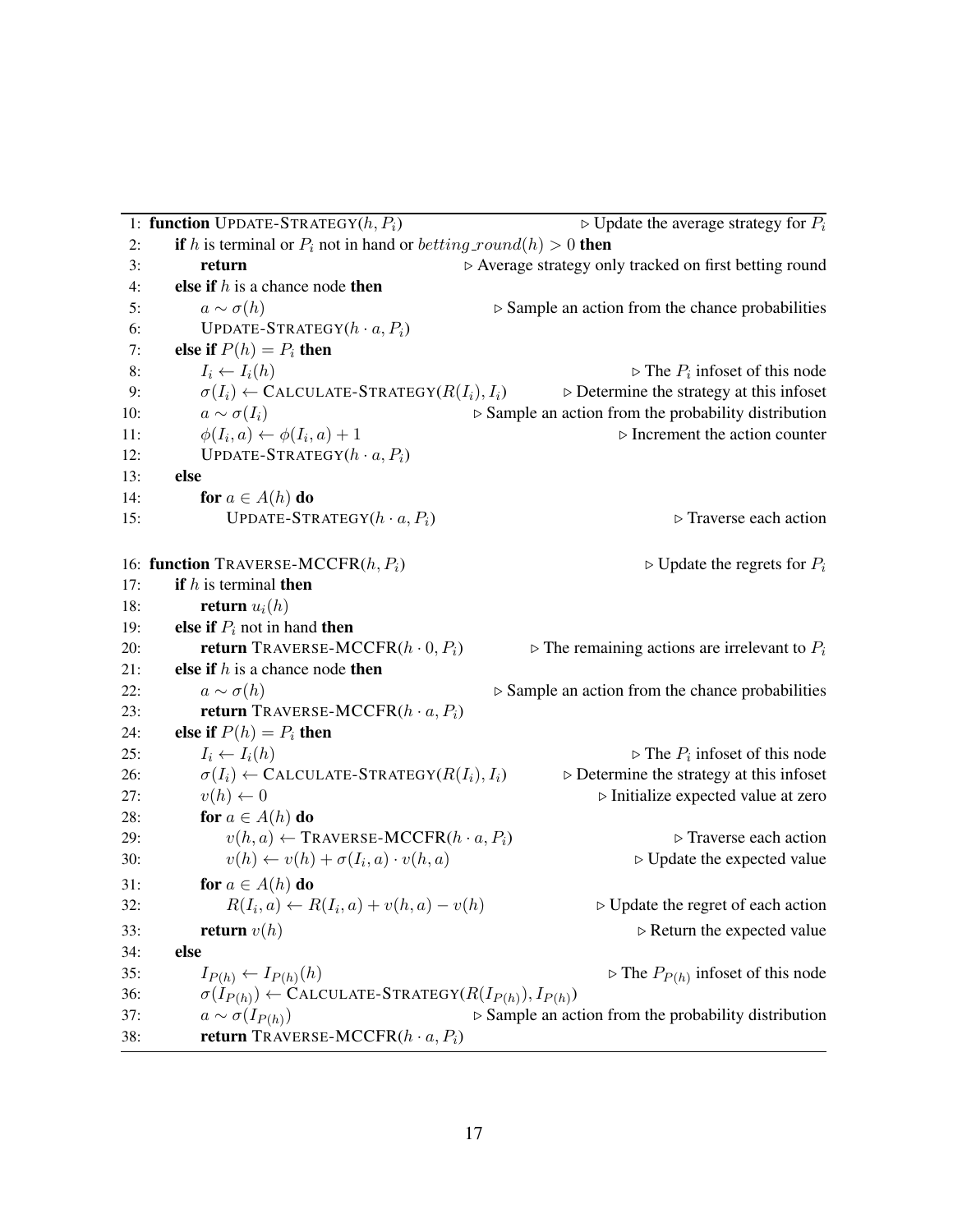1: **function** TRAVERSE-MCCFR-P( $h, P_i$ )  $\triangleright$  MCCFR with pruning for very negative regrets 2: if h is terminal then 3: return  $u_i(h)$ 4: **else if**  $P_i$  not in hand **then** 5: return TRAVERSE-MCCFR-P(h  $\cdot$  0,  $P_i$ )  $\rightarrow$  The remaining actions are irrelevant to  $P_i$ 6: **else if**  $h$  is a chance node **then** 7:  $a \sim \sigma(h)$  ⊳ Sample an action from the chance probabilities 8: return TRAVERSE-MCCFR-P $(h \cdot a, P_i)$ 9: **else if**  $P(h) = P_i$  then 10:  $I_i \leftarrow I_i(h)$  $\triangleright$  The  $P_i$  infoset of this node 11:  $\sigma(I_i) \leftarrow \text{CALCULATE-STRATEGY}(R(I_i), I_i)$   $\rightarrow \text{Determine the strategy at this infoset}$ 12:  $v(h) \leftarrow 0$  . Initialize expected value at zero 13: **for**  $a \in A(h)$  **do** 14: if  $R(I_i, a) > C$  then  $\triangleright$  C is -300,000,000 in Pluribus 15:  $v(h, a) \leftarrow \text{TRANSP} \cdot \text{MCCFR-P}(h \cdot a, P_i)$ 16:  $explored(a) \leftarrow True$ 17:  $v(h) \leftarrow v(h) + \sigma(I_i, a) \cdot v(h, a)$  $\triangleright$  Update the expected value 18: else 19:  $explored(a) \leftarrow False$ 20: **for**  $a \in A(h)$  **do** 21: **if**  $explored(a) = True$  **then** 22:  $R(I_i, a) \leftarrow R(I_i)$ ⊳ Update the regret for this action 23: **return**  $v(h)$   $\triangleright$  Return the expected value 24: else 25:  $I_{P(h)} \leftarrow I_{P(h)}(h)$ (*h*)  $\triangleright$  The  $P_{P(h)}$  infoset of this node 26:  $\sigma(I_{P(h)}) \leftarrow \text{CALCULATE-STRATEGY}(R(I_{P(h)}), I_{P(h)})$ 27:  $a \sim \sigma(I_{P(h)})$  $\triangleright$  Sample an action from the probability distribution 28: return TRAVERSE-MCCFR-P $(h \cdot a, P_i)$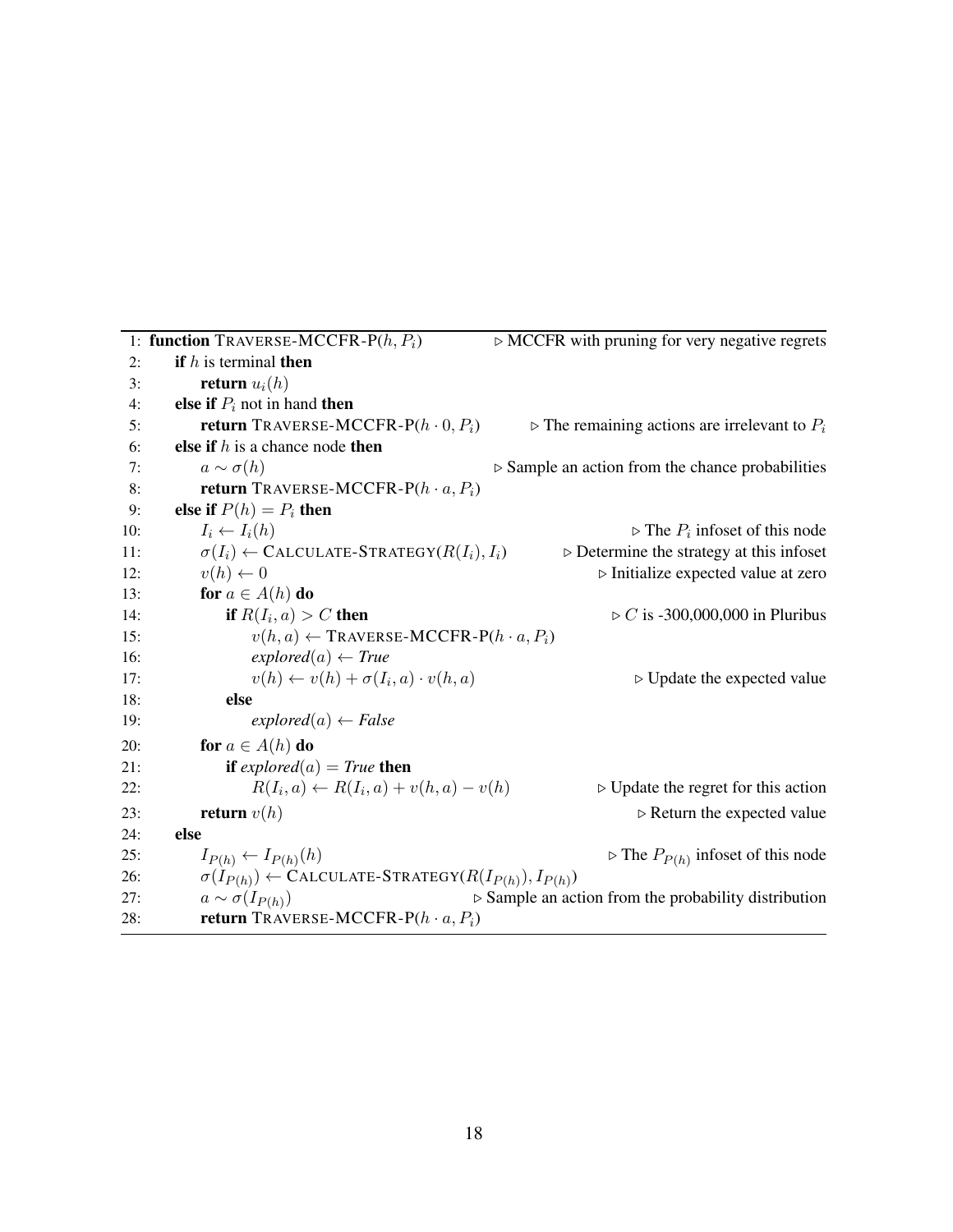hand. Otherwise, Pluribus uses the randomized pseudo-harmonic *action translation* algorithm (which empirically has the lowest exploitability of all known action translation algorithms) to map the raise to a nearby size and proceeds to play according to the blueprint strategy as if that mapped raise size had been chosen (*39*). Real-time search is always used to determine the strategy on the second, third, and fourth betting rounds.

#### *Structure of imperfect-information subgames in Pluribus*

In perfect-information games, search begins at a *root node*, which is the current state of the world. Players are able to change their strategy below the root node until a *leaf node* of the search space is reached (or a terminal node that ends the game is reached). A leaf node's value is fixed and ideally approximates the value that would ensue if all players played perfectly beyond the leaf node. In practice, this value can be estimated by, for example, using a gamespecific heuristic or by assuming that all players play according to the blueprint strategy after the leaf node. The root, the leaves, and the nodes in between them constitute a *subgame*. For perfect-information games, if the value of each leaf node equals the value of both players playing perfectly from that point forward and the subgame is solved exactly (i.e., no player can do better given every other player's strategy in the subgame), then the solution to the subgame is part of a Nash equilibrium strategy. Thus, search is a method of achieving in real time a closer approximation of a Nash equilibrium compared to the blueprint strategy.

Pluribus uses a generalized form of this search paradigm that allows it to be run in imperfectinformation games. The two main modifications are how the root of the subgame is represented and how the values at the leaf nodes are calculated.

Since players do not know the exact node they are in when playing an imperfect-information game, it is not possible to have a single root node. Instead, the "root" of a subgame in Pluribus is a probability distribution over the nodes in a public state  $G$ . The probability of a node is the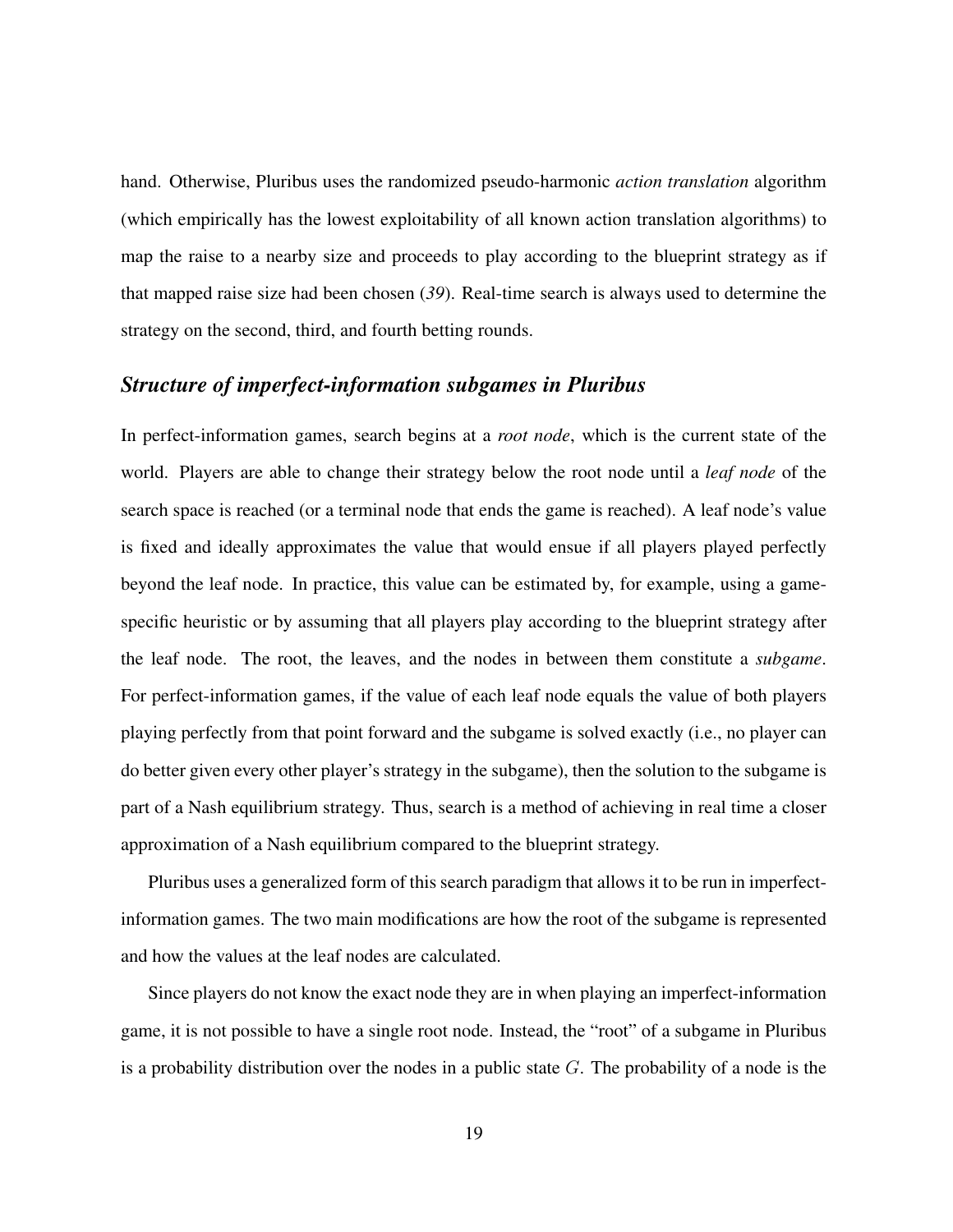normalized probability that that node would be reached assuming that all players play according to a strategy profile  $\sigma$ . Formally, the root of an imperfect-information subgame in Pluribus is a chance node with outcomes that lead to each node in the root public state. The probability of the chance node outcome leading to node h is  $\frac{\pi^{\sigma}}{\sum_{k=1}^{\sigma}}$ P  $(h)$  $\frac{\pi^{\circ}(h)}{h'\in G}$ , where G is the root public state.

If the root probability distribution is correct (that is, all players were indeed playing according to  $\sigma$ ), then solving the remainder of the game starting at the root public state would produce an optimal strategy going forward (if there are only two players remaining in the hand, or if all remaining players play the same solution). Of course, it is not possible for Pluribus to know the strategy profile  $\sigma$  that all players played (and therefore know the true probability distribution over nodes in  $G$ ) because Pluribus does not have access to the other players' strategies, only their observed actions.

To handle this problem, Pluribus calculates what its strategy would be in each situation where an opponent has acted, and assumes the opponent followed that strategy. We refer to this as *unsafe* search (*49*). Unsafe search lacks theoretical guarantees on performance even in two-player zero-sum games and there are cases where it leads to highly exploitable strategies. While *safe search* alternatives exist that have provable guarantees on exploitability in two-player zero-sum games (*50–52*), in practice they tend to do worse than modern, careful unsafe search in head-to-head performance. Unsafe search has the added benefit that it is not necessary to compute a strategy for a hand that has zero probability. In six-player poker, most hands are folded with 100% probability in the first action, so whenever search is conducted, there is typically only a small fraction of hands for which a strategy actually needs to be computed. This makes unsafe search faster by about a factor of four.

To obtain the practical benefits of unsafe search while mitigating the potential for highly exploitable strategies, we use a new form of nested search in this paper that is similar to nested unsafe search but which always solves starting at the beginning of the current betting round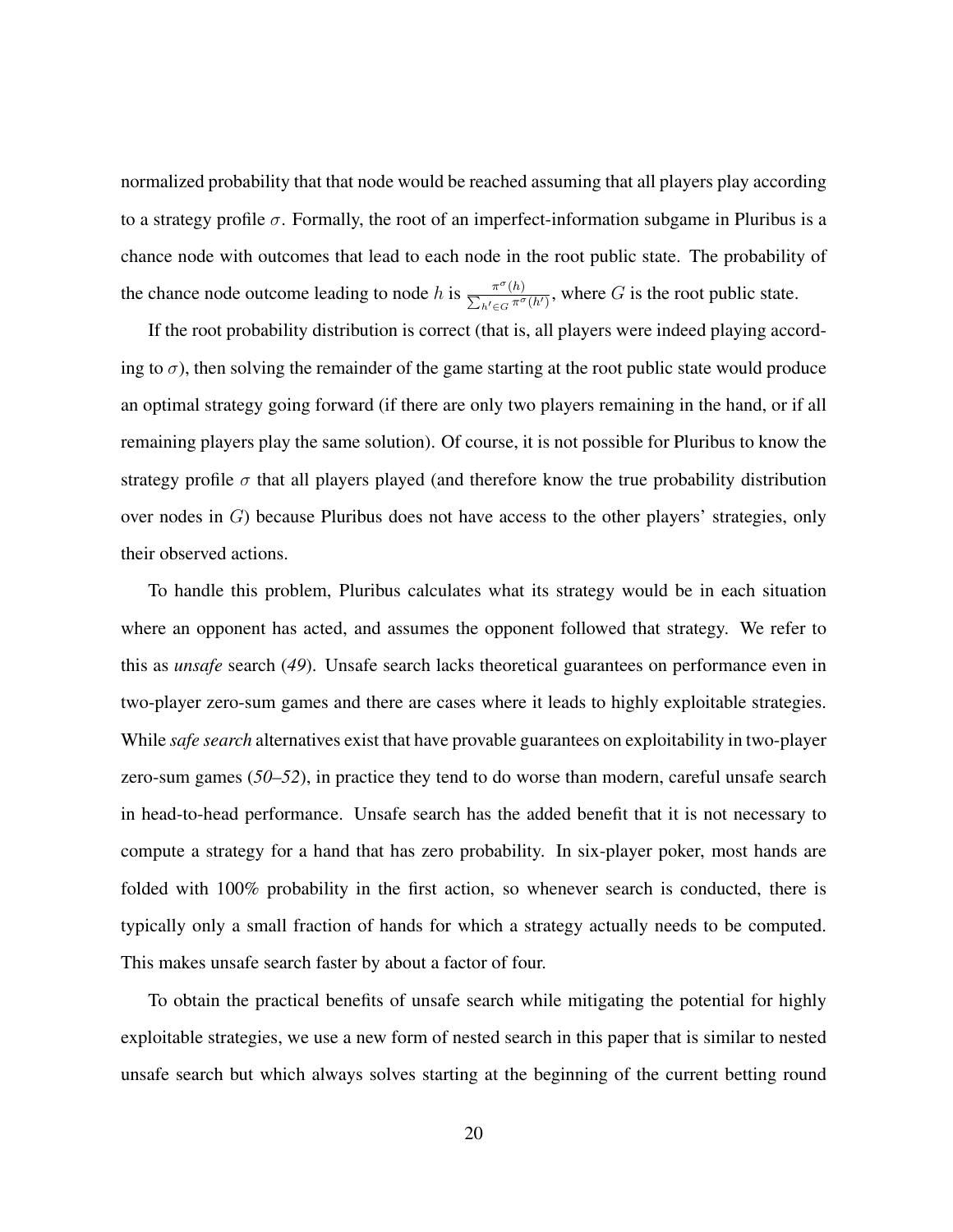<span id="page-21-0"></span>(described in the body of this paper) rather than starting at the most recent decision point. The traversers strategy is held fixed for actions the traverser has already chosen in the betting round. Experimental results show that if the root public state follows a chance node with a large branching factor, as is always done in this form of nested search, then unsafe search typically produces strategies with low exploitability in two-player zero-sum games (*52*). This mitigates the potential for unsafe search to be exploitable, while still retaining the practical average benefits of unsafe search.

To implement this form of search, Pluribus maintains a probability distribution over pairs of private cards a player (including Pluribus itself) could be holding from an outside observer's perspective based on the actions that have occurred so far in the game. Since there are  $\binom{52}{2}$  $\binom{52}{2} =$ 1326 combinations of private cards that a player can have, each probability is initially  $\frac{1}{1326}$ . Whenever a round ends, Pluribus makes the public state at the start of the new round the root of the new subgame. It also updates its belief distribution for each player's possible private cards using Bayes' rule based on strategy profile  $\sigma$ , where  $\sigma$  is the blueprint if real-time search has not yet been conducted; otherwise  $\sigma$  is the output of the previously-run search.

If search is being done on the first betting round, then the subgame extends to the end of the round, with leaf nodes at the chance nodes at the start of the second round. If search is being done on the second betting round and there were more than two players at the start of the round, then leaf nodes occur either at the chance nodes at the stat of the third betting round or immediately after the second raise action, whichever is earlier. In all other cases, the subgame extends to the end of the game.

Pluribus used one of two different forms of CFR to compute a strategy in the subgame depending on the size of the subgame and the part of the game. If the subgame is relatively large or it is early in the game, then Monte Carlo Linear CFR is used just as it was for the blueprint strategy computation. Otherwise, Pluribus uses an optimized vector-based form of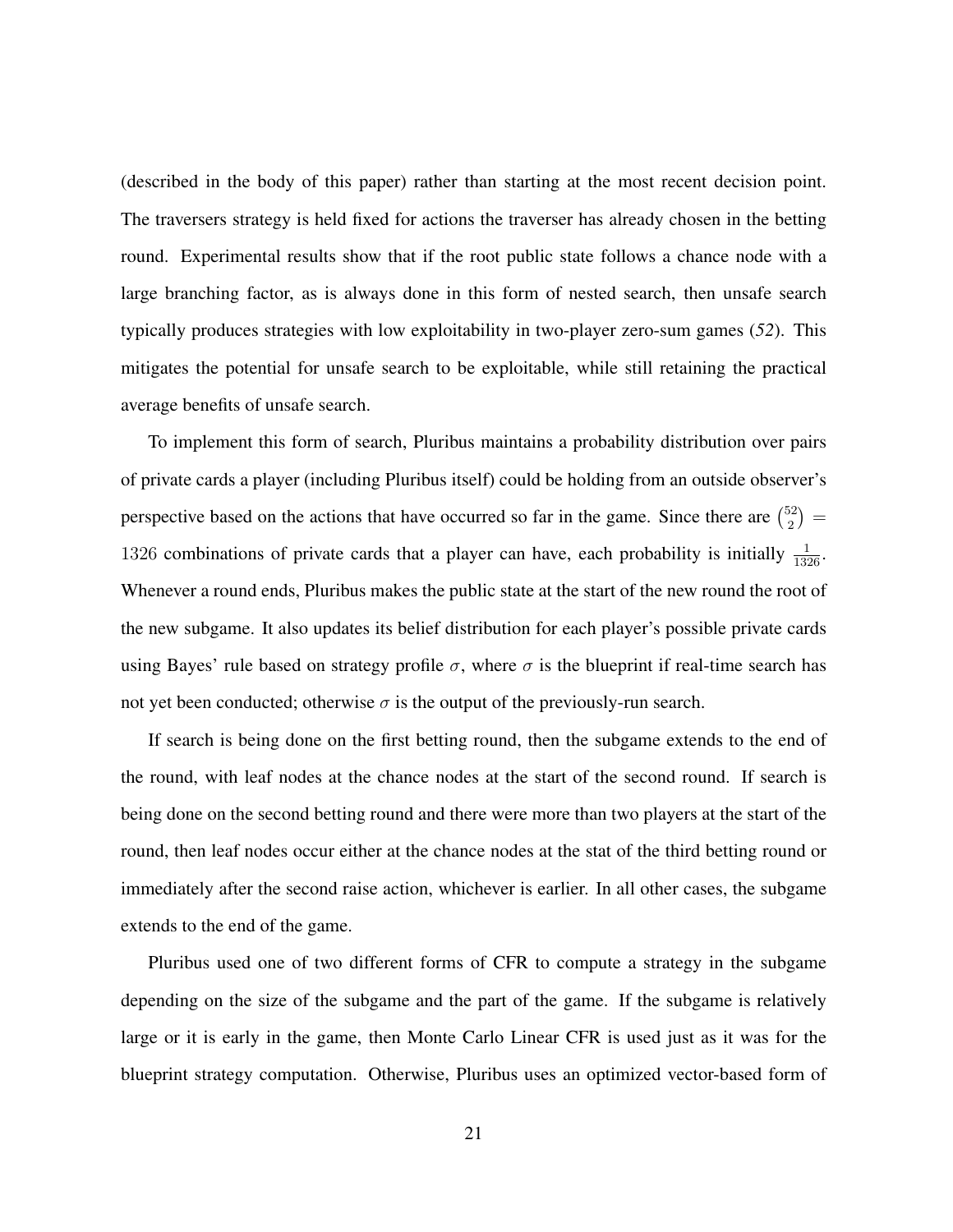Linear CFR (*38*) that samples one set of public board cards per thread (*42*). In both cases, Pluribus actually plays according to the strategy on the final iteration rather than the weighted average strategy over all iterations. However,  $\sigma$  is updated based on the weighted average strategy. Playing according to the final iteration helps Pluribus avoid poor actions that are not completely eliminated in CFR's weighted average strategy. This could potentially come at the cost of increased exploitability, but in practice the final iteration's strategy is sufficiently unpredictable that any exploitation is infeasible.

#### *Abstraction and off-tree actions in subgames*

When conducting search, the current betting round (the round of the root public state) uses lossless information abstraction, but subsequent betting rounds use lossy information abstraction in which each information situation is assigned to one of 500 buckets per round. Each information situation in a bucket is treated identically. Only a small number of possible raise actions are included in the subgame action abstraction, typically no more than five. If an opponent chooses an action that was not included in the action abstraction, then that action is added as a valid action into the subgame model and the subgame is searched again from the root (which is typically the start of the betting round). The root does not change until a new round is reached.

However, there is a risk that the strategy resulting from the second search might be different than the strategy that Pluribus has played so far with its actual hand. For example, there could be actions  $\ddot{A}$  and  $\ddot{B}$  at the root that are distinct actions but nevertheless the game trees following each are identical, so there is effectively no difference between them. The first time the subgame is searched, the solution might call for Pluribus to always choose  $A$  at the root and therefore Pluribus would choose A. However, the second time the subgame is searched, the solution might call for Pluribus to always choose  $B$  at the root even though Pluribus had already chosen A. Since the new solution assumes Pluribus would always choose  $B$  at the root and never  $A$ ,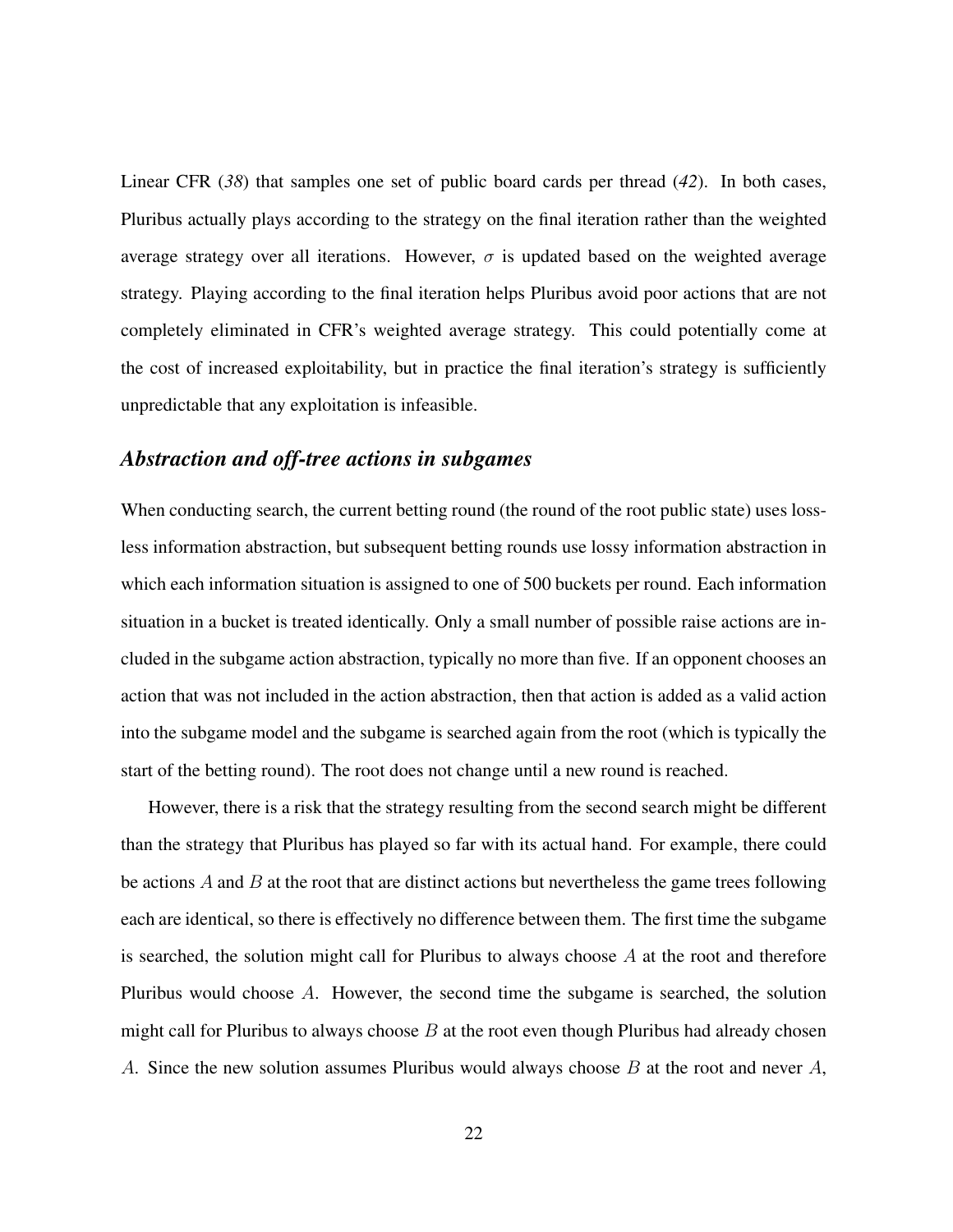the new strategy beyond A might be nonsensical. Not accounting for this problem could cause Pluribus to choose a poor strategy when search is conducted in later situations.

One way to prevent this would be to freeze the strategy for decision points preceding the current public state that Pluribus is in. That would effectively always make the current public state the root of the subgame. However, freezing the strategy for opponent decision points would make Pluribus less robust to the possibility of an opponent shifting to a different strategy.

Instead, we only freeze the action probabilities for any actions Pluribus chose so far in the subgame. The action probabilities are only frozen for its actual hand, not for its other possible hands. Opponent action probabilities are also not frozen. However, when a betting round ends, the root of the subgame is changed to the start of the new betting round, which effectively freezes the strategy of all infosets preceding the new root public state.

#### *Leaf node values in imperfect-information subgames*

Assuming that all players play according to the blueprint strategy profile following leaf nodes, as is often done in perfect-information games, can lead to highly exploitable strategies when doing search in imperfect-information subgames even if the blueprint is an exact Nash equilibrium because the opponents could shift to different strategies that may exploit the searcher.

To address this in Pluribus, when a leaf node is reached in a subgame during search, each player still in the hand simultaneously chooses one of four different continuation strategies to play for the remainder of the game. They may also choose any mixture of (i.e., probability distribution over) the four strategies. The choice a player makes must be identical for all leaf nodes that the player cannot distinguish among (i.e., it must be identical for all leaf nodes that are in the same infoset). This final choice of strategy for the remainder of the game is essentially just another action in the subgame and is selected via the search algorithm (in the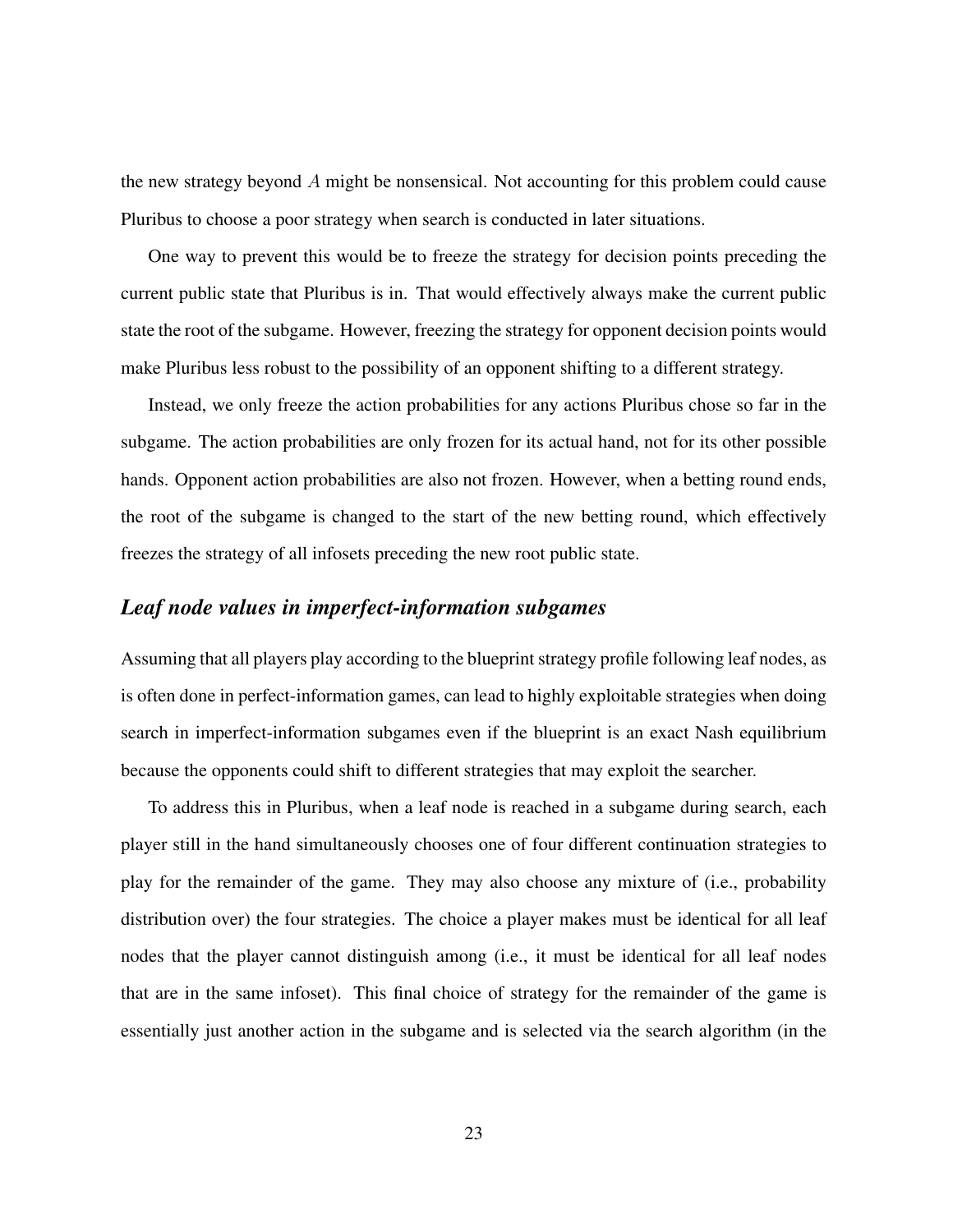case of Pluribus, our improved MCCFR algorithm discussed earlier in this paper).<sup>1</sup>

In different applications, the set of possible continuations strategies could be chosen in various different ways, and there could be more or less than four of them per player. In Pluribus, the four possible continuation strategies are biased modifications of the blueprint strategy. The first is simply the unaltered blueprint. The second is the blueprint strategy biased toward folding. Specifically, the probability of folding in all decision points is multiplied by 5 and the probabilities are then renormalized. The third is the blueprint strategy biased toward calling by multiplying the call probability by 5 and then renormalizing all the probabilities. The fourth is the blueprint strategy biased toward raising by multiplying all raise action probabilities by 5 and then renormalizing all the probabilities. To reduce memory usage, the continuation strategies are compressed by sampling an action at each abstract infoset according to the probability distribution at that abstract infoset. Rather than storing the regrets or probabilities for each action, only that action is stored (using the minimum number of bits necessary). This is unlikely to bias the results because the odds of encountering the same abstract infoset multiple times is very low.

If an opponent chose an action earlier in the game that was not in the blueprint action abstraction, then a leaf node in the subgame may not exist in the blueprint abstraction. In that case we map the leaf node to the nearest node in the blueprint action abstraction using the deterministic pseudo-harmonic action translation (*39*).

<sup>1</sup>We used a similar technique in the two-player NLTH poker AI Modicum (*41*), but in that case only the opponent chose among the continuation strategies while the traversing player could only choose the blueprint strategy. That is sound in theory for two-player zero-sum games, but in practice gives more power to the opponent and therefore results in the traversing player playing a more conservative, defensive strategy that has lower expected value. Allowing the traversing player to also choose among continuation strategies helps balance the strength of the players and helps address this problem. This is also sound in theory for two-player zero-sum games.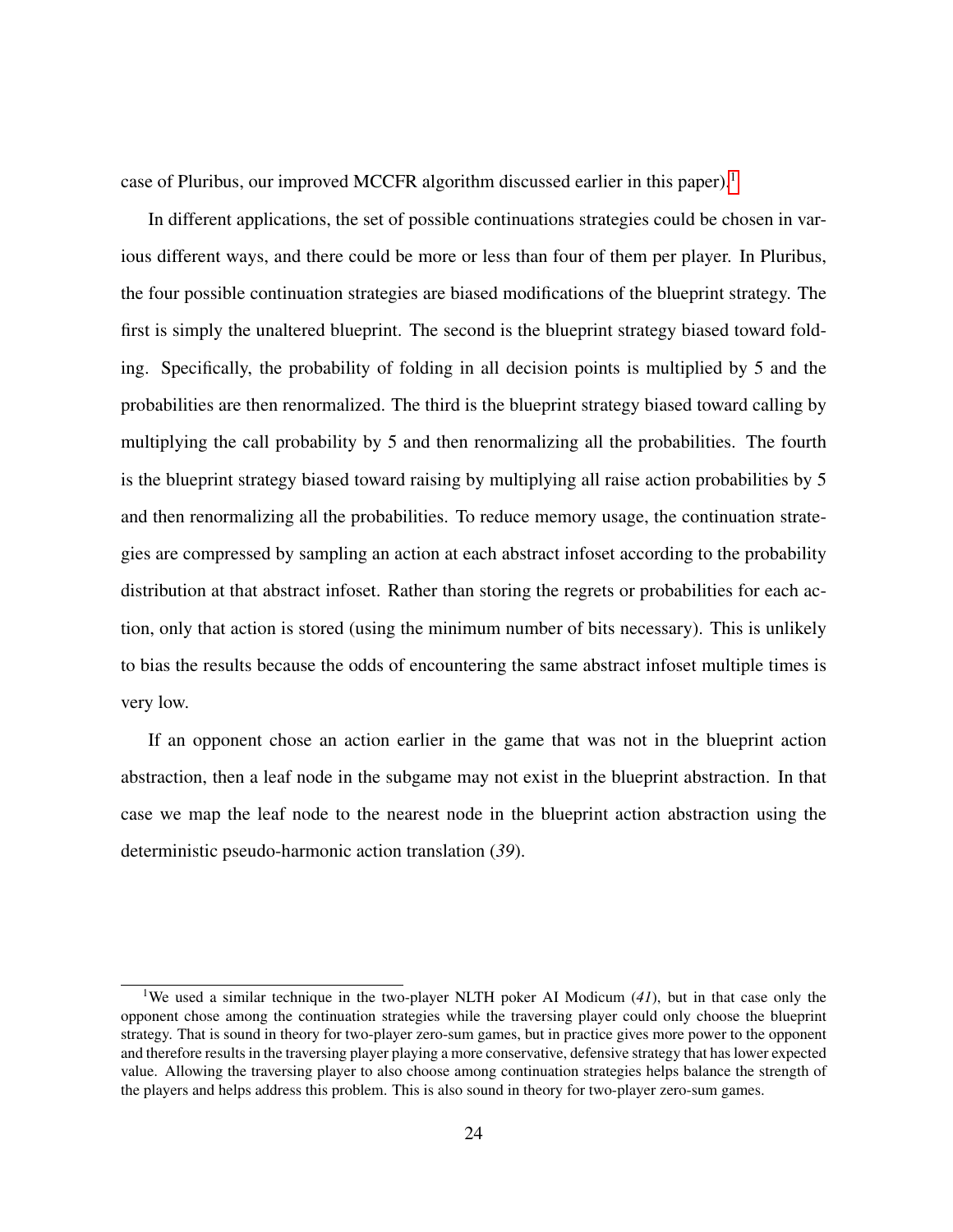|     | <b>Algorithm 2</b> Nested search used in Pluribus                                                                        |                                                                                                                      |  |  |  |  |  |  |
|-----|--------------------------------------------------------------------------------------------------------------------------|----------------------------------------------------------------------------------------------------------------------|--|--|--|--|--|--|
|     | 1: $I \leftarrow \emptyset$<br>$\triangleright$ Initialize our current infoset I as the infoset at the start of the game |                                                                                                                      |  |  |  |  |  |  |
|     | 2: $G_{root} \leftarrow G(I)$                                                                                            | $\triangleright$ Initialize the subgame root as the public node of I                                                 |  |  |  |  |  |  |
|     | 3: $\sigma \leftarrow \sigma_{blueprint}$                                                                                | $\triangleright$ Initialize the game's strategy profile as the blueprint                                             |  |  |  |  |  |  |
|     | 4: function OPPONENTTURN(a)                                                                                              | $\triangleright$ Opponent chose action a                                                                             |  |  |  |  |  |  |
| 5:  |                                                                                                                          | if $! In Abstraction(I, a)$ then $\triangleright$ If action a is not already in the action abstraction for infoset I |  |  |  |  |  |  |
| 6:  | for each node $h \in G(I)$ do                                                                                            |                                                                                                                      |  |  |  |  |  |  |
| 7:  | AddAction(h, a)                                                                                                          | $\triangleright$ Add a as a legal action for all nodes in the public node of I                                       |  |  |  |  |  |  |
| 8:  | $\sigma \leftarrow Search(G_{root})$                                                                                     | $\triangleright$ Compute a new strategy profile for the subgame starting at the root                                 |  |  |  |  |  |  |
| 9:  | $I \leftarrow I \cdot a$                                                                                                 | $\triangleright$ Advance the current infoset from I to I $\cdot$ a                                                   |  |  |  |  |  |  |
| 10: | CheckNewRound()                                                                                                          |                                                                                                                      |  |  |  |  |  |  |
|     | 11: function OURTURN                                                                                                     | $\triangleright$ It is our turn to act                                                                               |  |  |  |  |  |  |
| 12: | $a \sim \sigma(I)$                                                                                                       | $\triangleright$ Sample an action from the probability distribution at this infoset                                  |  |  |  |  |  |  |
| 13: | $frozen(I)=True$                                                                                                         | $\triangleright \sigma(I)$ won't change if a new strategy is computed for the subgame                                |  |  |  |  |  |  |
| 14: | $I \leftarrow I \cdot a$                                                                                                 | $\triangleright$ Advance the current infoset from I to I $\cdot$ a                                                   |  |  |  |  |  |  |
| 15: | CheckNewRound()                                                                                                          |                                                                                                                      |  |  |  |  |  |  |
|     | 16: function CHECKNEWROUND                                                                                               | $\triangleright$ Check if a new round is reached. If so, update the root.                                            |  |  |  |  |  |  |
| 17: |                                                                                                                          | <b>if</b> $BettingRound(G(I)) > BettingRound(G_{root})$ then                                                         |  |  |  |  |  |  |
| 18: | $G_{root} = G(I)$                                                                                                        | $\triangleright$ Update the root public node                                                                         |  |  |  |  |  |  |
| 19: | $\sigma \leftarrow Search(G_{root})$                                                                                     | $\triangleright$ Compute a new strategy profile for the subgame starting at the root                                 |  |  |  |  |  |  |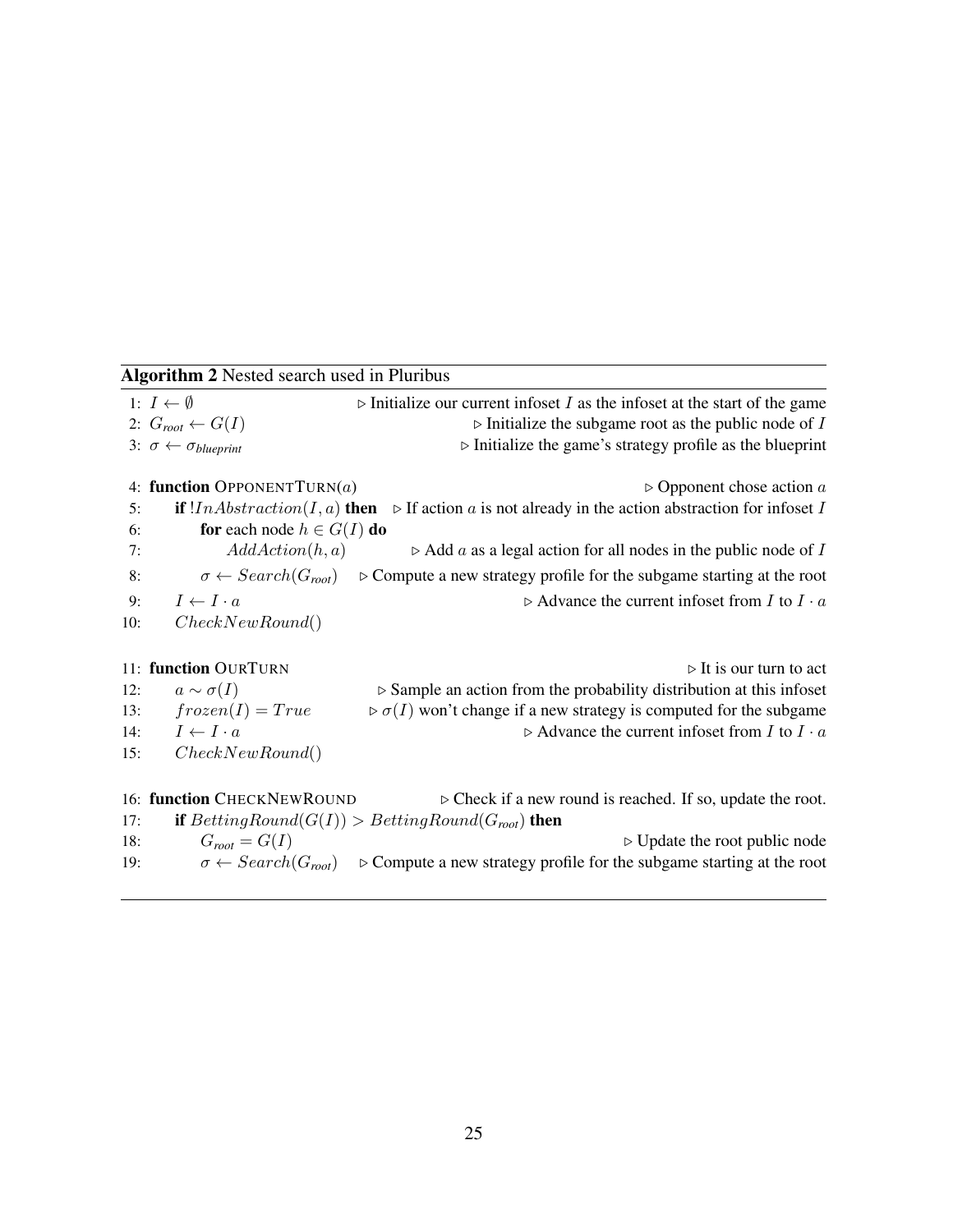| <b>Participant Alias</b> | Hands Played | Participant Win Rate | <b>Standard Error</b> |
|--------------------------|--------------|----------------------|-----------------------|
| Participant A            | 9,121        | 141.8 mbb/game       | 85.8 mbb/game         |
| Participant B            | 7,512        | $-86.7$ mbb/game     | 87.7 mbb/game         |
| Participant C            | 6,713        | $-49.9$ mbb/game     | 121.9 mbb/game        |
| Participant D            | 6,055        | 4.9 mbb/game         | 122.2 mbb/game        |
| Participant E            | 5,510        | 101.5 mbb/game       | 121.8 mbb/game        |
| Participant F            | 4,483        | $-59.7$ mbb/game     | 108.6 mbb/game        |
| Participant G            | 2,560        | $-126.9$ mbb/game    | 133.5 mbb/game        |
| Participant H            | 2,509        | 229.7 mbb/game       | 177.6 mbb/game        |
| Participant I            | 1,535        | $-131.7$ mbb/game    | 229.9 mbb/game        |
| Participant J            | 1,378        | 89.3 mbb/game        | 237.6 mbb/game        |
| Participant K            | 1,365        | 141.0 mbb/game       | 284.1 mbb/game        |
| Participant L            | 771          | $-35.6$ mbb/game     | 418.6 mbb/game        |
| Participant M            | 488          | $-492.5$ mbb/game    | 515.4 mbb/game        |

Table S1: The number of hands played, win rate after modest variance reduction, and standard error after modest variance reduction for each human participant in the 5H+1AI experiment. Due to the extremely high variance in no-limit poker and the small sample size, no meaningful conclusions can be drawn about the performance of any individual participant. Only Pluribus's performance after the application of AIVAT can be meaningfully evaluated.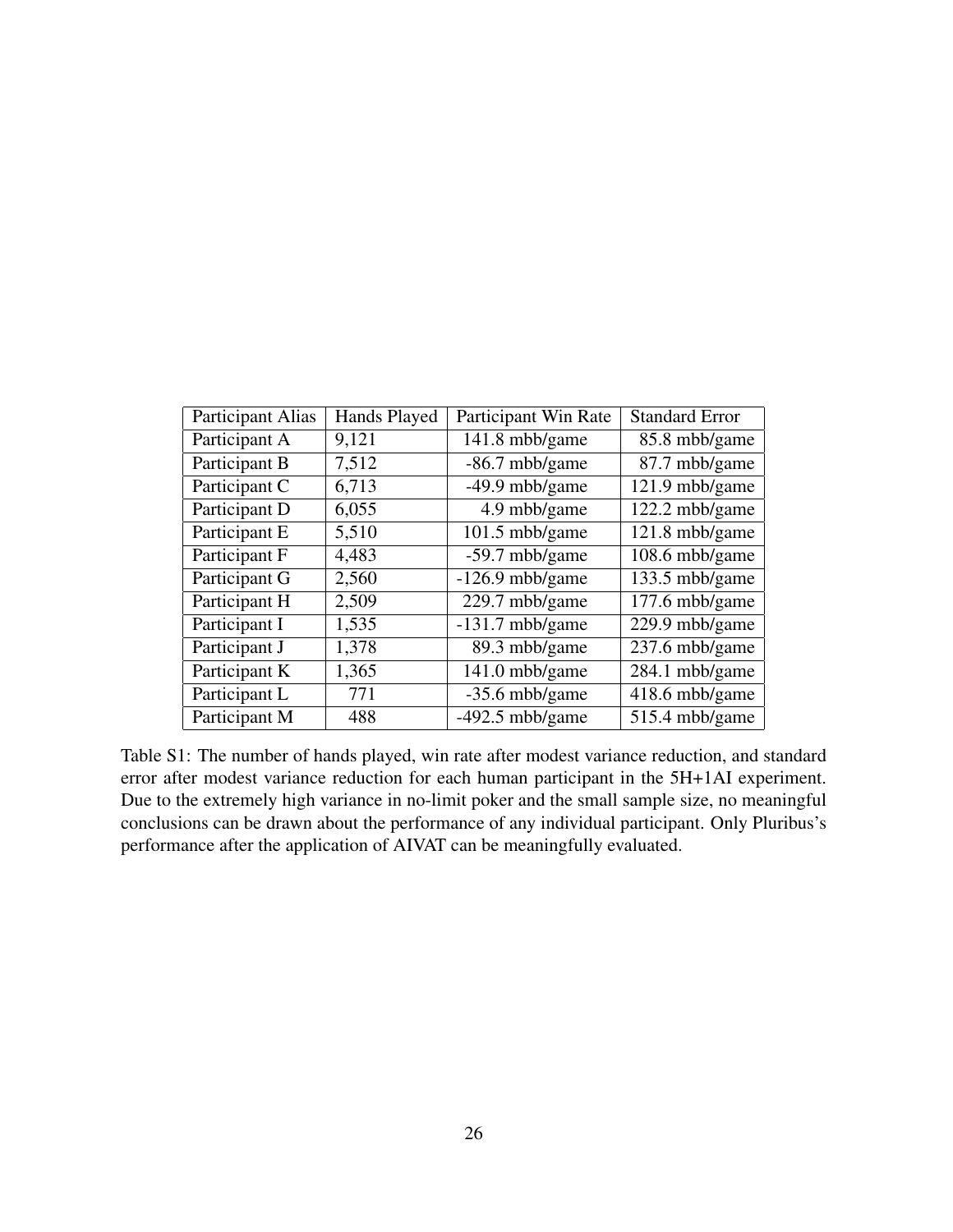#### **References and Notes**

- 1. D. Billings, A. Davidson, J. Schaeffer, D. Szafron, The challenge of poker. *Artif. Intell.* **134**, 201–240 (2002). [doi:10.1016/S0004-3702\(01\)00130-8](http://dx.doi.org/10.1016/S0004-3702(01)00130-8)
- 2. J. von Neumann, Zur Theorie der Gesellschaftsspiele. *Math. Ann.* **100**, 295–320 (1928). [doi:10.1007/BF01448847](http://dx.doi.org/10.1007/BF01448847)
- 3. J. Nash, Non-Cooperative Games. *Ann. Math.* **54**, 286 (1951). [doi:10.2307/1969529](http://dx.doi.org/10.2307/1969529)
- 4. M. Bowling, N. Burch, M. Johanson, O. Tammelin, Computer science. Heads-up limit hold'em poker is solved. *Science* **347**, 145–149 (2015). [doi:10.1126/science.1259433](http://dx.doi.org/10.1126/science.1259433) [Medline](http://www.ncbi.nlm.nih.gov/entrez/query.fcgi?cmd=Retrieve&db=PubMed&list_uids=25574016&dopt=Abstract)
- 5. M. Moravčík, M. Schmid, N. Burch, V. Lisý, D. Morrill, N. Bard, T. Davis, K. Waugh, M. Johanson, M. Bowling, DeepStack: Expert-level artificial intelligence in heads-up nolimit poker. *Science* **356**, 508–513 (2017). [doi:10.1126/science.aam6960](http://dx.doi.org/10.1126/science.aam6960) [Medline](http://www.ncbi.nlm.nih.gov/entrez/query.fcgi?cmd=Retrieve&db=PubMed&list_uids=28254783&dopt=Abstract)
- 6. N. Brown, T. Sandholm, Superhuman AI for heads-up no-limit poker: Libratus beats top professionals. *Science* **359**, 418–424 (2018). [doi:10.1126/science.aao1733](http://dx.doi.org/10.1126/science.aao1733) [Medline](http://www.ncbi.nlm.nih.gov/entrez/query.fcgi?cmd=Retrieve&db=PubMed&list_uids=29249696&dopt=Abstract)
- 7. J. Schaeffer, *One Jump Ahead: Challenging Human Supremacy in Checkers* (Springer-Verlag, New York, 1997).
- 8. M. Campbell, A. J. Hoane Jr., F.-H. Hsu, Deep Blue. *Artif. Intell.* **134**, 57–83 (2002). [doi:10.1016/S0004-3702\(01\)00129-1](http://dx.doi.org/10.1016/S0004-3702(01)00129-1)
- 9. D. Silver, A. Huang, C. J. Maddison, A. Guez, L. Sifre, G. van den Driessche, J. Schrittwieser, I. Antonoglou, V. Panneershelvam, M. Lanctot, S. Dieleman, D. Grewe, J. Nham, N. Kalchbrenner, I. Sutskever, T. Lillicrap, M. Leach, K. Kavukcuoglu, T. Graepel, D. Hassabis, Mastering the game of Go with deep neural networks and tree search. *Nature* **529**, 484–489 (2016). [doi:10.1038/nature16961](http://dx.doi.org/10.1038/nature16961) [Medline](http://www.ncbi.nlm.nih.gov/entrez/query.fcgi?cmd=Retrieve&db=PubMed&list_uids=26819042&dopt=Abstract)
- 10. Recently, in the real-time strategy games Dota 2 (*20*) and StarCraft 2 (*21*), AIs have beaten top humans, but as humans have gained more experience against the AIs, humans have learned to beat them. This may be because for those two-player zero-sum games, the AIs were generated by techniques not guaranteed to converge to a Nash equilibrium, so they do not have the unbeatability property that Nash equilibruim strategies have in two-player zero-sum games. (Dota 2 involves two teams of five players each. However, because the players on the same team have the same objective and are not limited in their communication, the game is two-player zero-sum from an AI and game-theoretic perspective).
- 11. S. Ganzfried, T. Sandholm, in *International Conference on Autonomous Agents and Multi-Agent Systems (AAMAS)* (2011), pp. 533–540.
- 12. S. Ganzfried, T. Sandholm, *ACM Trans. Econ. Comp. (TEAC)* **3**, 8 (2015). Best of EC-12 special issue.
- 13. C. Daskalakis, P. W. Goldberg, C. H. Papadimitriou, The Complexity of Computing a Nash Equilibrium. *SIAM J. Comput.* **39**, 195–259 (2009). [doi:10.1137/070699652](http://dx.doi.org/10.1137/070699652)
- 14. X. Chen, X. Deng, S.-H. Teng, Settling the complexity of computing two-player Nash equilibria. *J. Assoc. Comput. Mach.* **56**, 14 (2009). [doi:10.1145/1516512.1516516](http://dx.doi.org/10.1145/1516512.1516516)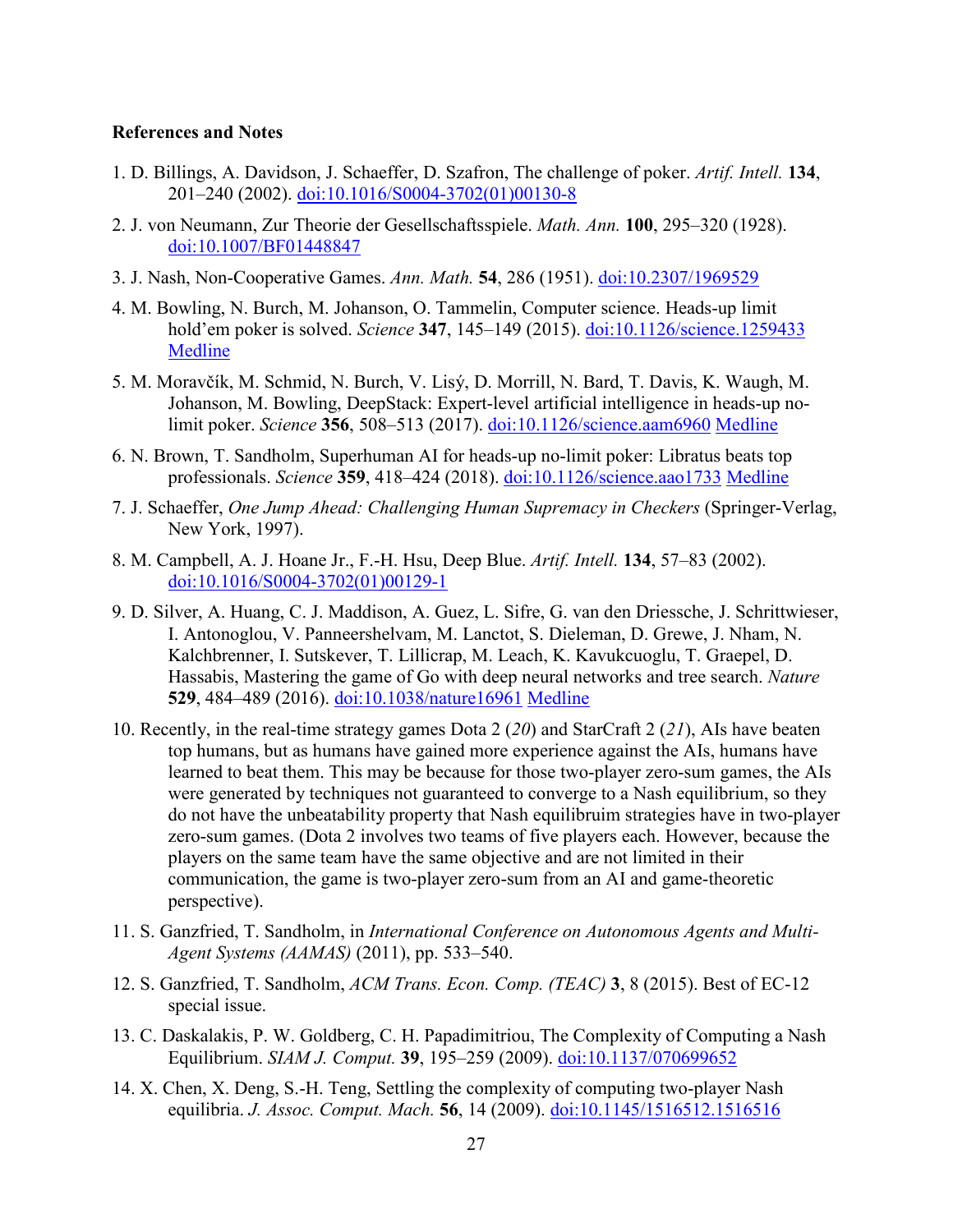- 15. A. Rubinstein, Inapproximability of Nash Equilibrium. *SIAM J. Comput.* **47**, 917–959 (2018). [doi:10.1137/15M1039274](http://dx.doi.org/10.1137/15M1039274)
- 16. K. Berg, T. Sandholm, *AAAI Conference on Artificial Intelligence (AAAI)* (2017).
- 17. M. A. Zinkevich, M. Bowling, M. Wunder, The lemonade stand game competition: Solving unsolvable puzzles. *ACM SIGecom Exchanges* **10**, 35–38 (2011). [doi:10.1145/1978721.1978730](http://dx.doi.org/10.1145/1978721.1978730)
- 18. G. Tesauro, Temporal difference learning and TD-Gammon. *Commun. ACM* **38**, 58–68 (1995). [doi:10.1145/203330.203343](http://dx.doi.org/10.1145/203330.203343)
- 19. D. Silver, J. Schrittwieser, K. Simonyan, I. Antonoglou, A. Huang, A. Guez, T. Hubert, L. Baker, M. Lai, A. Bolton, Y. Chen, T. Lillicrap, F. Hui, L. Sifre, G. van den Driessche, T. Graepel, D. Hassabis, Mastering the game of Go without human knowledge. *Nature* **550**, 354–359 (2017). [doi:10.1038/nature24270](http://dx.doi.org/10.1038/nature24270) [Medline](http://www.ncbi.nlm.nih.gov/entrez/query.fcgi?cmd=Retrieve&db=PubMed&list_uids=29052630&dopt=Abstract)
- 20. A. I. Open, A. I. Open, Five,<https://blog.openai.com/openai-five/> (2018).
- 21. O. Vinyals *et al*., AlphaStar: Mastering the Real-Time Strategy Game StarCraft II, <https://deepmind.com/blog/alphastar-mastering-real-time-strategy-game-starcraft-ii/> (2019).
- 22. L. S. Shapley, *Advances in Game Theory*, M. Drescher, L. S. Shapley, A. W. Tucker, Eds. (Princeton Univ. Press, 1964).
- 23. R. Gibson, Regret minimization in games and the development of champion multiplayer computer poker-playing agents, Ph.D. thesis, University of Alberta (2014).
- 24. T. Sandholm, *AAAI Conference on Artificial Intelligence (AAAI)* (2015), pp. 4127–4131. Senior Member Track.
- 25. T. Sandholm, Computer science. Solving imperfect-information games. *Science* **347**, 122– 123 (2015). [doi:10.1126/science.aaa4614](http://dx.doi.org/10.1126/science.aaa4614) [Medline](http://www.ncbi.nlm.nih.gov/entrez/query.fcgi?cmd=Retrieve&db=PubMed&list_uids=25574004&dopt=Abstract)
- 26. M. Johanson, N. Burch, R. Valenzano, M. Bowling, in *International Conference on Autonomous Agents and Multiagent Systems (AAMAS)* (2013), pp. 271–278.
- 27. S. Ganzfried, T. Sandholm, in *AAAI Conference on Artificial Intelligence (AAAI)* (2014), pp. 682–690.
- 28. N. Brown, S. Ganzfried, T. Sandholm, in *International Conference on Autonomous Agents and Multiagent Systems (AAMAS)* (2015), pp. 7–15.
- 29. M. Zinkevich, M. Johanson, M. H. Bowling, C. Piccione, in *Neural Information Processing Systems (NeurIPS)* (2007), pp. 1729–1736.
- 30. E. G. Jackson, *AAAI Workshop on Computer Poker and Imperfect Information* (2013).
- 31. M. B. Johanson, Robust strategies and counter-strategies: from superhuman to optimal play, Ph.D. thesis, University of Alberta (2016).
- 32. E. G. Jackson, *AAAI Workshop on Computer Poker and Imperfect Information* (2016).
- 33. N. Brown, T. Sandholm, in *International Joint Conference on Artificial Intelligence (IJCAI)* (2016), pp. 4238–4239.